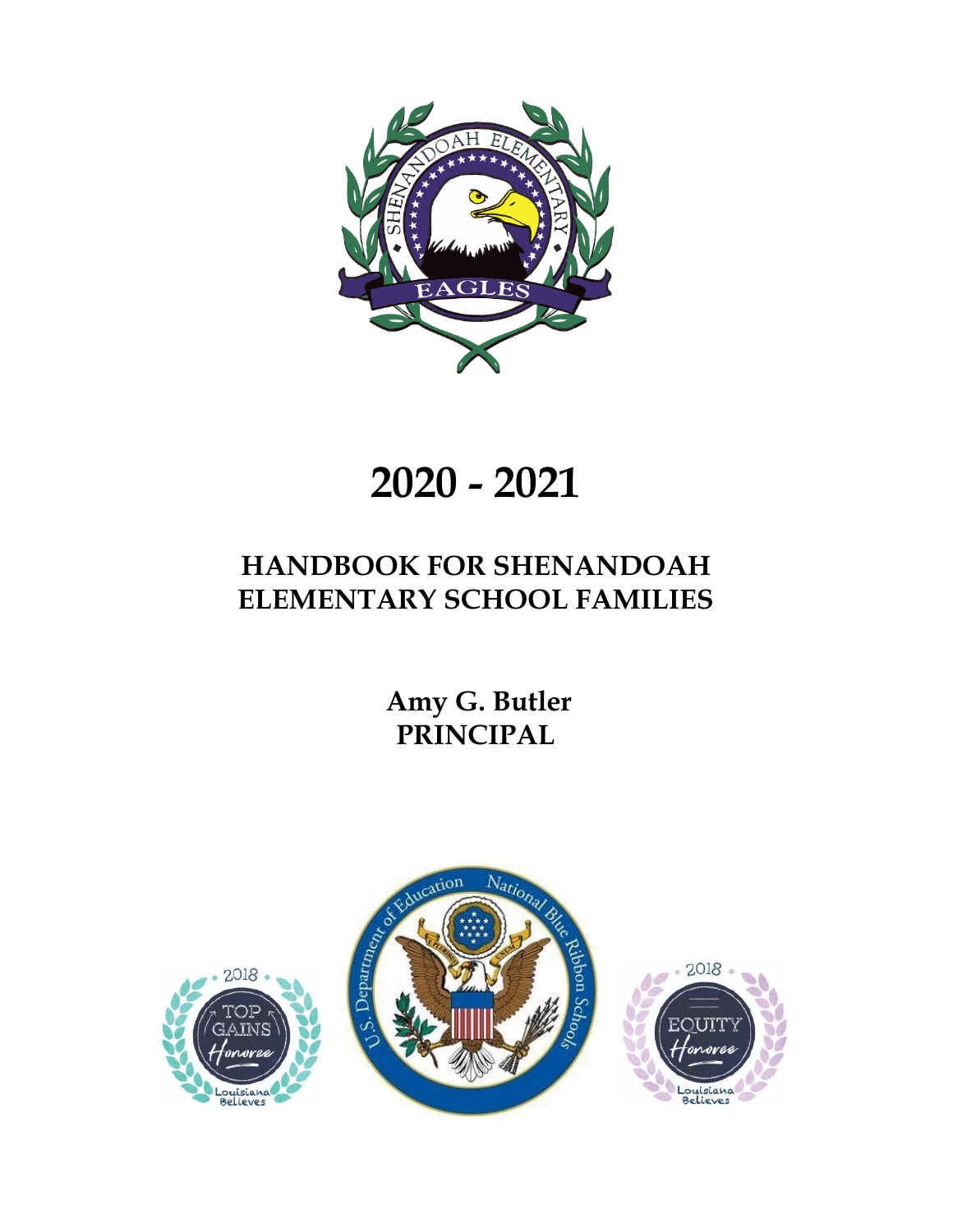#### **TABLE OF CONTENTS**

| <b>TOPIC</b>                                            | PAGE NO.       |
|---------------------------------------------------------|----------------|
| <b>MISSION STATEMENT</b>                                | 1              |
| CHECK WRITING POLICY                                    | 1              |
| ON-LINE SCHOOL PAYMENT PROGRAM                          | 1              |
| <b>CHANGE OF RESIDENCE/PHONE</b>                        | $\mathbf{1}$   |
| STUDENT RIGHTS AND RESPONSIBILITIES                     | $\mathbf{1}$   |
| <b>SCHOOL HOURS FOR STUDENTS</b>                        | $\mathbf{1}$   |
| STANDARD ARRIVAL AND DEPARTURE GUIDELINES               | 2              |
| <b>MORNING ARRIVALS</b>                                 | 2              |
| <b>TARDINESS</b>                                        | 3              |
| DISMISSAL                                               | 3              |
| <b>GUIDELINES FOR CAR RIDERS</b>                        | 3              |
| <b>GUIDELINES FOR WALKERS/BICYCLE RIDERS</b>            | $\overline{4}$ |
| <b>GUIDELINES FOR BUS RIDERS</b>                        | 4              |
| RESPONSIBILITIES OF PARENTS WHOSE CHILDREN RIDE BUSES   | 5              |
| SAFETY PATROL                                           | 6              |
| STUDENT DEPORTMENT                                      | 6              |
| <b>CLASSROOM BEHAVIOR</b>                               | 6              |
| <b>HALL BEHAVIOR</b>                                    | 6<br>7         |
| <b>RESTROOM BEHAVIOR</b><br>PLAYGROUND BEHAVIOR         | 7              |
| CAFETERIA BEHAVIOR                                      | 7              |
| <b>CAFETERIA POLICIES</b>                               | 8              |
| DRESS AND GROOMING                                      | 8              |
| DRESS CODE POLICY FOR FREE DRESS DAY                    | 9              |
| <b>CARE OF SCHOOL PROPERTY</b>                          | 9              |
| THE OFFICE                                              | 10             |
| <b>ILLNESS/INJURIES</b>                                 | 10             |
| SCHOOL AND CLASS PARTIES                                | 11             |
| MISSED RECESS PERIODS/P.E. CLASSES                      | 11             |
| REPORTING TO PARENTS                                    | 12             |
| Schoolwork Packets                                      |                |
| Room Meetings                                           |                |
| Conferences                                             |                |
| Grade Access                                            |                |
| Report Cards                                            |                |
| <b>SCHOOL INFORMATION</b>                               | 12             |
| GUIDELINES FOR SCHOOL VISITORS                          | 12             |
| SCHOOL VOLUNTEER AND OBSERVER POLICY                    | 13             |
| <b>PTA</b>                                              | 13             |
| <b>HOMEWORK</b>                                         | 13<br>13       |
| DISASTER PLAN/EMERGENCY DISMISSAL<br>UNAUTHORIZED ITEMS | 13             |
| ATTENDANCE POLICIES AND GUIDELINES                      | 14             |
| LOST & FOUND                                            | 15             |
| SNACKS/EXTRA FOOD                                       | 15             |
| <b>INSTRUCTIONAL PROGRAMS</b>                           | 15             |
| <b>ANCILLARY PROGRAMS</b>                               | 17             |
| INSTRUCTIONAL/ACADEMICS STANDARDS                       | 18             |
| STUDENT INCENTIVE PROGRAM                               | 19             |
| <b>SEARCH AND SEIZURE</b>                               | 20             |
| STUDENT INSURANCE                                       | 20             |
| <b>ZERO TOLERANCE</b>                                   | 20             |
| CARRYING A FIREARM ON SCHOOL PROPERTY                   | 21             |
| DRUG AND ALCOHOL POLICY                                 | 21             |
| STATE MANDATED TESTING SCHEDULE                         | 21             |
| <b>GRADING PERIOD DATES</b>                             | 22             |
| PTA MEETINGS                                            | 22             |
| SPECIAL DAYS AT SHENANDOAH<br>E.B.R.P. SCHOOL CALENDAR  | 23<br>24       |
| SIGNATURE FORM REGARDING THE READING AND                |                |
| DISCUSSION OF THE HANDBOOK                              | 25             |
|                                                         |                |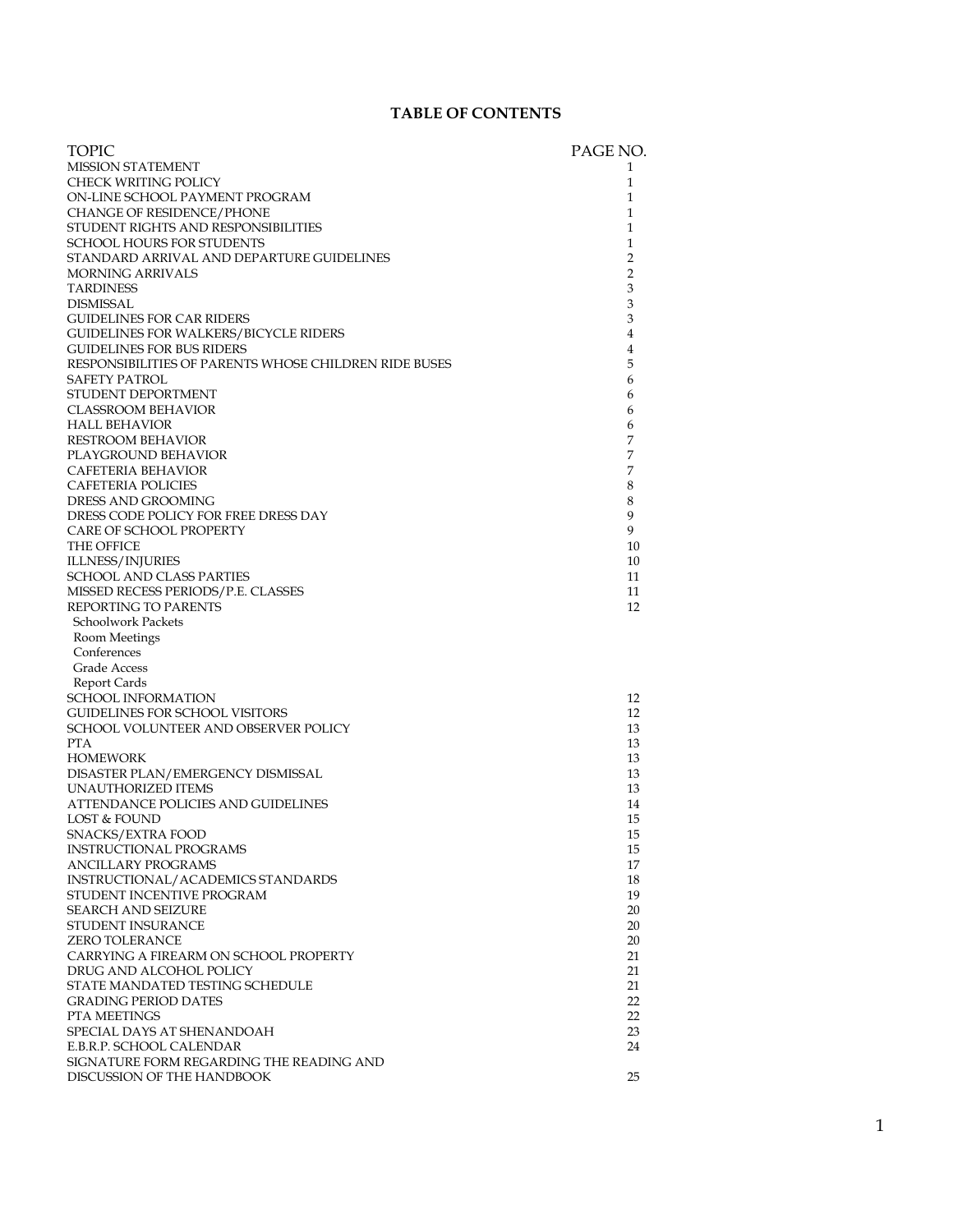## **SHENANDOAH ELEMENTARY SCHOOL**

#### **MISSION STATEMENT**

The Shenandoah Elementary School Faculty and Staff have accepted the responsibility of providing the best education possible for all of our students so that we may improve their academic abilities.

Recognizing that each child is unique, we believe in the worth of the individual. We feel that a child should be challenged to develop self discipline, academic achievement, and a sense of values, to set for himself worthy goals, and to strive diligently toward success in these areas.

It is our belief that teacher-student and teacher-parent relationships, based on mutual understanding, respect, and cooperation, contribute greatly to the overall student learning process.

Our school, as an institute of learning, shares the responsibility with the home and community in meeting the mental, physical, social, and emotional needs of its students.

Our job is the challenge to guide with understanding, wisdom, and patience the development of the individual; thereby helping him to achieve his maximum potential and to take his place as an effective citizen in a changing world.

#### **CHECK WRITING POLICY**

All checks must be made payable to Shenandoah Elementary School. Checks must contain the physical address and telephone number of the individual who issues the check. Checks that are returned NSF will be turned over to an outside collection agency and an additional service fee will be charged. Checks will not be accepted after May 1<sup>st</sup>.

#### **ON-LINE SCHOOL PAYMENT PROGRAM**

Parents will have the option to pay for purchases using an on-line payment system. You must register using your child's student id number. A processing fee will be added to your total purchase.

#### **CHANGE OF RESIDENCE/PHONE**

The school must be notified of address and/or phone number changes for our students when they occur. Address changes must be verified by providing two proofs of residence. The two proofs of residency are to be in the form of utility bills. If two bills are not available, one can be substituted with a lease/purchase agreement or mortgage statement. This important information is part of a school system requirement.

#### **STUDENT RIGHTS AND RESPONSIBILITIES**

Our school will follow the East Baton Rouge Parish School System policies pertaining to student's rights and responsibilities. Since we have high expectations, it is expected that the rules and procedures found in this handbook are followed. These policies are to give dignity and respect to all. We are looking forward to working with you to provide a safe and successful year.

#### **SCHOOL HOURS FOR STUDENTS**

| Arrival time for students                   |
|---------------------------------------------|
| Breakfast in the classroom                  |
| Instruction begins                          |
| Dismissal of carpool and daycare van riders |
| Dismissal of bus riders                     |
| Dismissal of walkers and bicycle riders     |
| All students are to be away from campus     |
|                                             |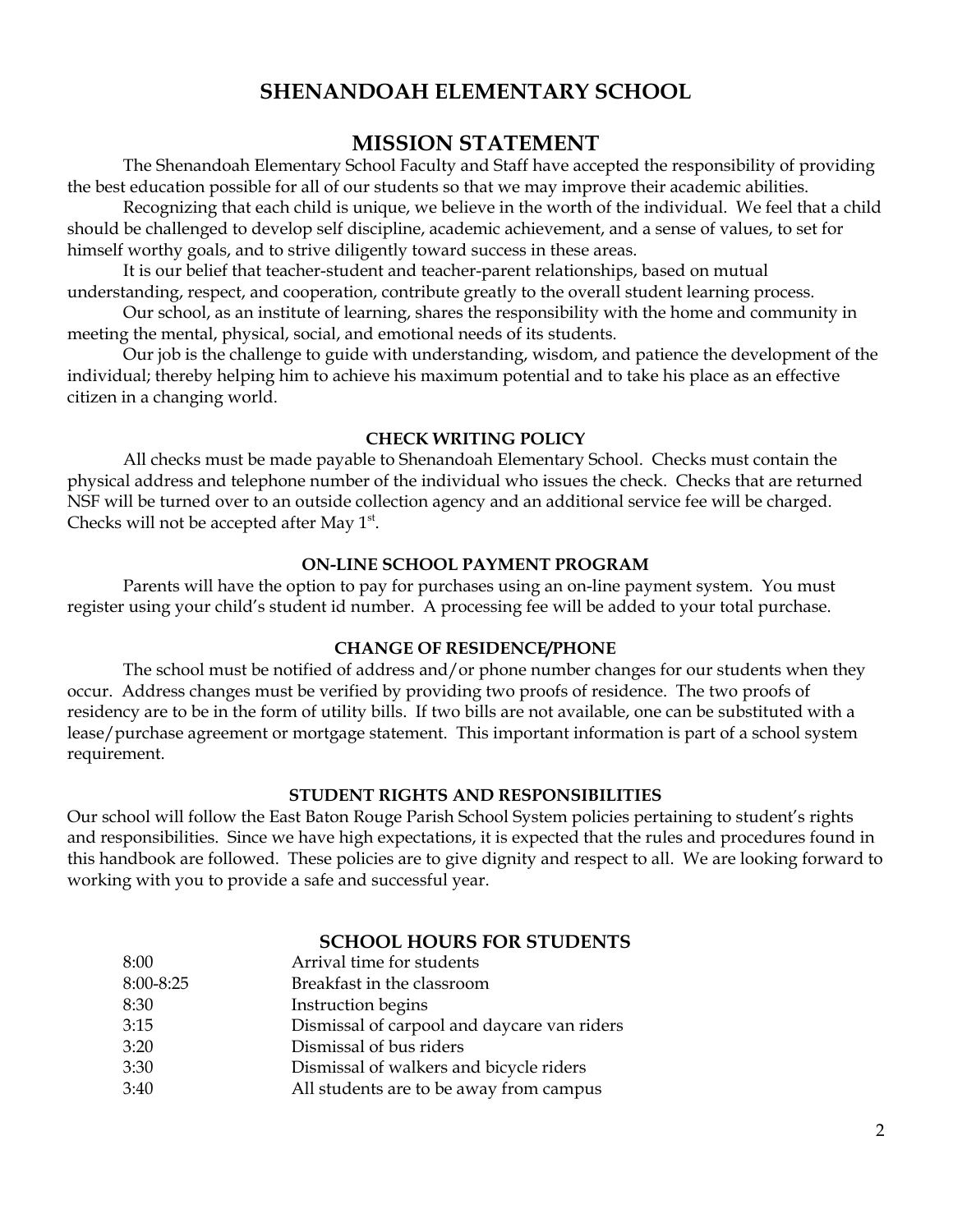## **STANDARD ARRIVAL AND DEPARTURE GUIDELINES**

- 1. The canopy area is only for our children and duty teachers.
- 2. **All children who are transported to and from school by vehicle must be dropped off and picked up in the carpool line near the front covered area.** Dropping children off in the street, on the sidewalk or at the stop sign is extremely dangerous and not allowed. Walking up to get your child to load a parked car is prohibited. Our carpool line moves quickly and provides a safe area for dismissing the carpool children.
- 3. Right turns out of the parking lot are forbidden by law (except school buses) between 8:00-9:00 a.m. and 3:00-4:00 p.m. Violators may be ticketed.
- 4. Left turns into the parking lot are forbidden by law (except school buses) between 8:00-9:00 a.m. and 3:00-4:00 p.m. Violators may be ticketed.
- 5. Parents and/or older siblings who usually walk children home are asked to have a specific meeting place to greet the children. Campus areas that we want to designate for parent/child connection are by the flagpole, bicycle racks, or in the grassy area that is at the front of the school by the Kindergarten fence. Those children and parents should follow a consistent routing so the child is not confused about the way to go home each day.
- 6. When you leave campus, stay on the sidewalk and do not walk to cross the street between parked cars. Only cross at the entry and exit areas of the parking lot. In addition, walkers should cross streets with Crossing Guards.
- 7. Children should always dismiss as usual unless a parent enters a change via The Silent Dismissal App or calls the school prior to 2:45pm to make a change.
- 8. After 2:45 p.m. each day, travel to and from the parking lot at the back of the school will be restricted. Only children who are transported by daycare providers and busses will depart from the back parking lot. All other children will be dismissed and picked up at the front of the school.
- 9. The back parking lot is never to be used for student drop off or pick up.
- 10. No dogs allowed on campus, even in cars picking up students.

Please know that the grassy areas on the side and front of the school are protected as "No Parking Zones" by a City Parish Ordinance that prohibits parking. Parish law enforcement officers can ticket or tow violators. Never block **the driveway of any of our neighbors, nor litter their yards or street.**

## **MORNING ARRIVALS**

- 1. No student should arrive on campus prior to 8:00am. Staff members are not available to supervise students until that time.
- 2. Drivers are not to make left turns into the front parking lot during the 8:00-9:00 peak times for morning arrival. Parish law enforcement officers can issue tickets.
- 3. Children should always be dropped off under the canopy area. Parents should not drop children off on side streets, and allow them to walk to campus.
- 4. Vehicles should not pass parked/standing vehicles that are unloading in the carpool line.
- 5. Right turns out of the parking lot are forbidden by law (except school buses) between 8:00-9:00 a.m. Parish law enforcement officers can issue tickets.
- 6. Breakfast will be served in the classroom between 8:00-8:25.
- 7. Students reporting to their classroom late (after 8:30 a.m.) must come to the school office and be issued an "admit/tardy slip", before entering class. A parent **MUST** sign the student in, indicating the reason for tardiness, or send a written note with the child indicating the reason for tardiness.
- 8. Do not block the neighbors' driveways.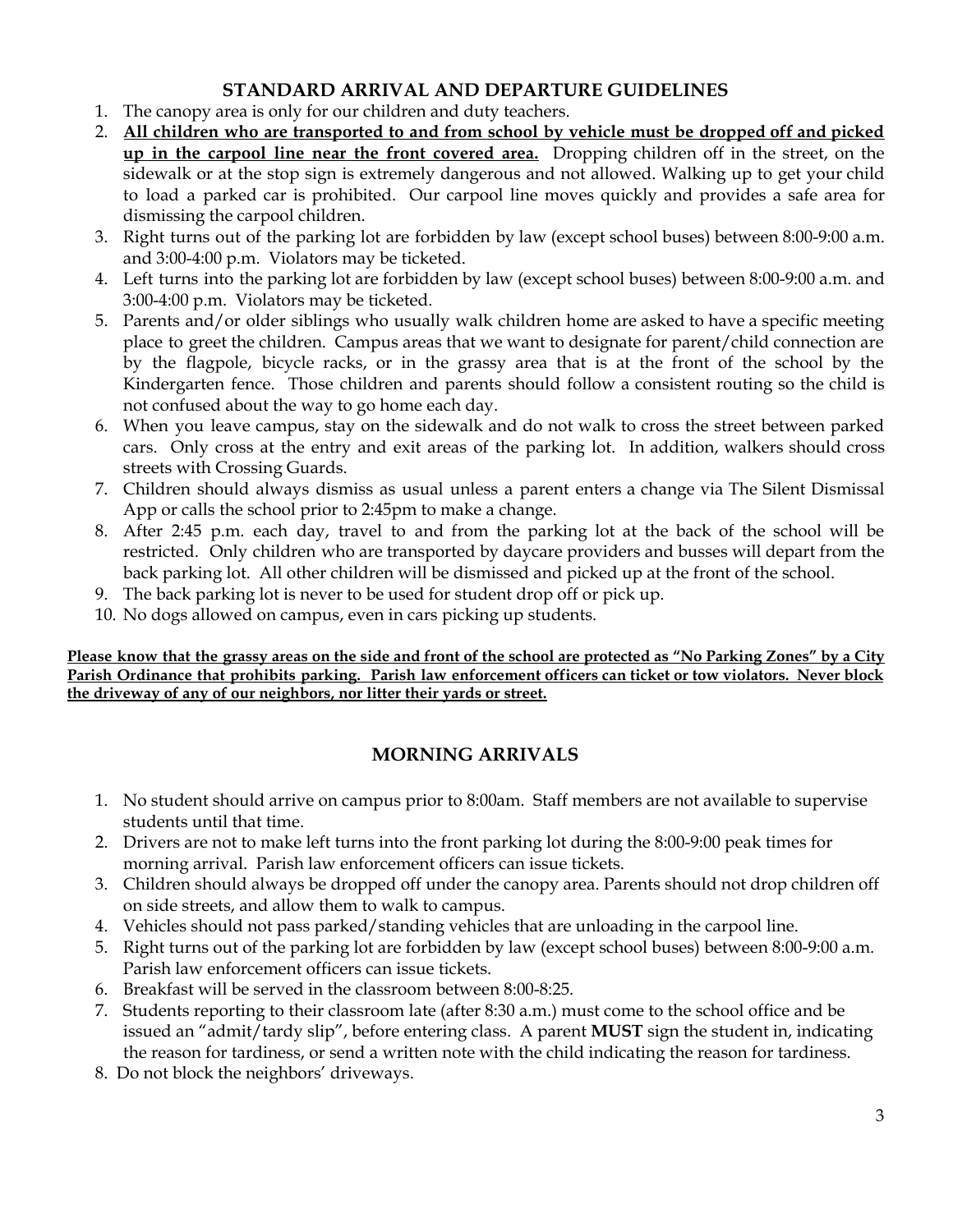#### **TARDINESS**

Arriving on time is a valuable life skill that is especially important for children in the elementary classroom. When a child arrives late for class, they miss valuable instructional time. Over the course of the school year, the cumulative effect of repeated incidences of tardiness is harmful to the progress of your child and his/her entire class. In order to make every school day the best possible learning experience for all students, it is therefore important that each child be made aware of the importance of his or her promptness in arriving at school and that each child be held accountable for each instance of tardiness. Tardiness is related to a student's attendance and academic performance in school and is addressed by the school and classroom teacher. Additionally, tardiness may be reflected in grades earned by the child.

- Special consideration will be given for late arrivals that are due to delayed buses or extreme, inclement weather conditions.
- Classroom teachers will encourage students and provide appropriate feedback/incentives to children who arrive promptly for the instructional day.
- Officers of Child Welfare and Attendance will investigate cases of excessive tardiness.

#### **DISMISSAL**

Removing a child from the instructional program prior to the end of the day can reflect in a lack of understanding for children as they prepare for future academic expectations. Early check-outs should be kept to a minimum and may impact grades earned by the child. Officers of Child Welfare and Attendance will investigate cases of excessive early check-outs.

- 1. Parents checking out a child prior to dismissal time must report to the office. Such check-outs must be completed by 2:45 p.m. to avoid conflict with regular dismissal. Early check-outs on Early Dismissal Days must be completed by 12:15pm.
- 2. The office staff will call the student to the office.
- 3. In order to eliminate confusion during dismissal, changes must be made through the Silent Dismissal App. (Gregor Jennings) which is purchased through the App. Store for \$1.99.
- 4. Parents or their designee must sign the check-out book in the office area, prior to 2:45pm.
- 5. Children must report home immediately when school is out.
- 6. Children will not be allowed to go home with friends without a note from the parents.
- 7. Non-bus students cannot be given permission to ride a bus to or from school.
- 8. **Children who regularly ride buses cannot change bus routes to or from school**.
- 9. Bus service does not include transportation to or from school for family members of bus students.
- 10. Families of walkers and bicycle riders must have a plan for dismissal during inclement weather. This change must be entered in the Silent Dismissal App. prior to 2:45pm.

11. Children will be dismissed as usual, unless a parent has entered a dismissal change using the Silent Dismissal App.

#### **GUIDELINES FOR CAR RIDERS**

Each student will be issued a **CARPOOL NUMBER and a NAME CARD** which must be visible during pick up. **Please keep the carpool number and student name displayed until your child is in your car and you have exited the carpool line.**

Each student or family group will be issued 2 sets of tags (original on cardstock) showing their assigned CARPOOL NUMBER. As a safety precaution, we will only release a student to persons displaying this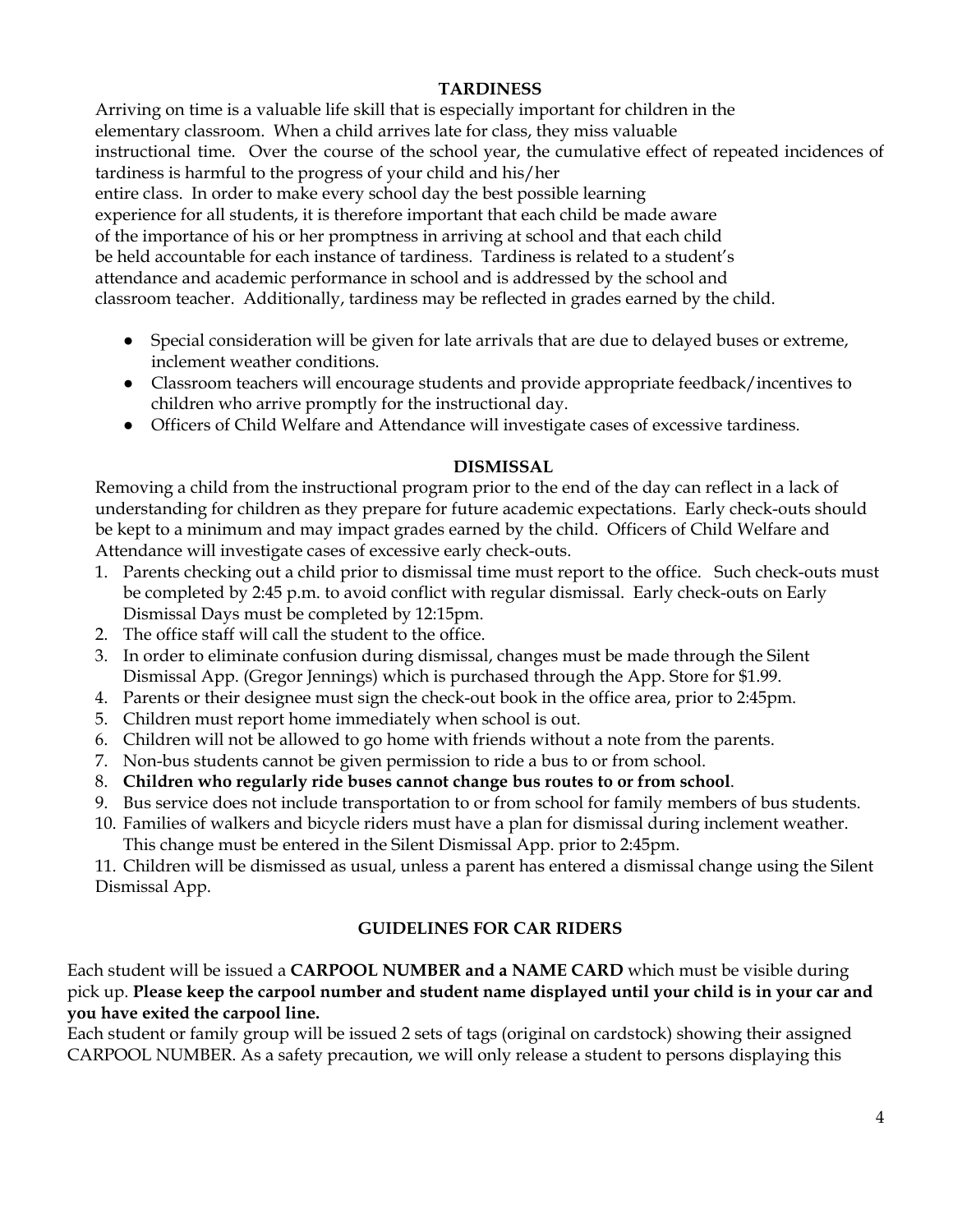official **NUMBER TAG** and **NAME** in the vehicle. You may photocopy the TAG, but the carpool number **cannot be handwritten** on a piece of paper to pick up a child. Please inform anyone you send to pick your child up from the carpool of these rules and provide them a carpool TAG and NAME card. Without an official TAG, we ask that you park in the parking lot and come to the office with a photo ID to retrieve your child. In order to make this easy, efficient and stress free for every person we ask that you are courteous and considerate of the other parents. Please pay attention to school faculty and staff who will be directing cars during the carpool to keep the line moving.

- 1. At 3:15pm, all vehicles will enter at the east end of the driveway. Drivers are not to make left turns into the parking lot during afternoon dismissal between the hours of 3:00-4:00. Parish law enforcement officers can issue tickets.
- 2. All vehicles will exit at the west end of the driveway. Vehicles are never to exit the entrance driveway.
- 3. Right turns out of the parking lot are forbidden by law (except school buses) between 3:00-4:00 p.m. Parish law enforcement officers can issue tickets.
- 4. Stay in line and do not pass other vehicles in the driveway. (You cannot be sure that a child will not dart into the driveway between vehicles.)
- 5. Never block the driveway of our neighbors.
- 6. Parents are not to park on the street and have the children walk to them.
- 7. Students who are car riders are required to remain under the covered area until their car is in front of the covered area and a patrol student or teacher assists them to the car.
- 8. Children whose parent(s) are visiting school and have parked in the parking lot area are to wait until all vehicles have exited the driveway before safely crossing to their vehicle and trying to leave the parking lot.
- 9. For safety reasons, students will only be placed in cars that have their numbered hang tag and student name clearly displayed in the windshield.

## **GUIDELINES FOR WALKERS/BICYCLE RIDERS**

- 1. All walkers should walk or ride bicycles on the sidewalk when available.
- 2. All walkers are expected to cross in the area where the crossing guard is stationed.
- 3. Bicycles are to be walked across the street and to the bicycle rack.
- 4. Bicycles are to be parked and locked in the bike racks from arrival time to departure time.
- 5. Walkers and Bicycle Riders are not to travel on Antioch Blvd. on the parking lot side of the street. They must travel on the opposite side of the street that is close to neighborhood homes.

## **GUIDELINES FOR BUS RIDERS**

Students who ride buses should remember that they are under the jurisdiction of the school from the time they leave home until they return home. A school bus with undisciplined passengers is a hazardous bus. The misbehavior of the students can lead to accidents. The driver must concentrate on the driving task at hand and cannot be expected to constantly discipline the students while the bus is in motion. Therefore, for the safe operation of the school bus, students should be aware of and obey the following safety rules:

- 1. Be on time because the bus driver is not able to wait.
- 2. Do not stand in the street while waiting for the bus. Stand a safe distance off the street and wait until the bus is stopped and the driver motions to you before you approach the bus.
- 3. There must be no fighting or horseplay while waiting for the bus.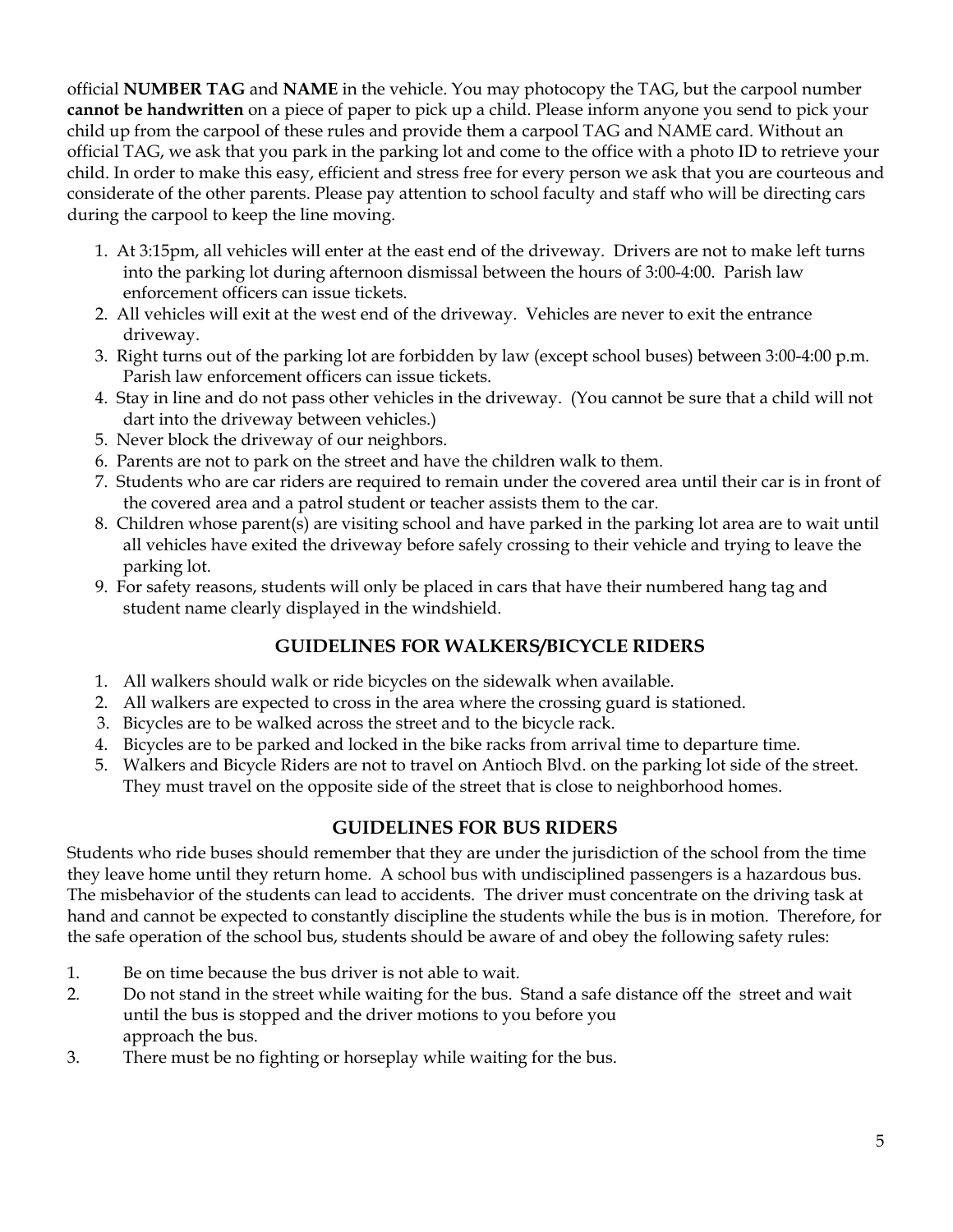- 4. If you must cross the street to board the bus, do so very carefully. Wait for the directions of the driver and cross at least 10 feet in front of the bus after the driver signals it is OK to cross. You should also check for traffic in both directions.
- 5. No persons, other than the principal, drivers, and pupils are allowed to board or to ride the school buses except on special trips authorized by the Office of Transportation. Preschool age children who are not students of our school are not allowed even if their parent is a chaperone.
- 6. Cooperate with the driver; your safety depends on it.
- 7. Remain quiet enough not to distract the driver.
- 8. Present written permission from your parents, and approved by the principal, to your bus driver to get on or off the bus at a stop other than your own.
- 9. Children who do not ride a bus are not allowed to ride the bus home with friends.
- 10. Do not stand when a seat is available and the bus is in motion. Sit in the seat assigned to you by the driver.
- 11. Do not extend arms, head, or other objects out of windows or doors.
- 12. Do not throw objects in the bus nor out of windows or doors.
- 13. Do not use the emergency door except for emergencies; usually directed by the driver.
- 14. Do not eat or drink on the bus.
- 15. Do not possess or use tobacco, matches, lighters, drugs, obscene materials, weapons, or other prohibited items on the bus.
- 16. Do not damage the bus in any way.
- 17. Be courteous and safety-conscious at all times.
- 18. Bus problems should be handled by the parents and the bus driver. Teachers should not have to spend undue time with these matters. Bus drivers are asked to make every possible attempt to solve problems by contacting parents. If this doesn't improve the behavior, bus drivers have been instructed to notify the administration. The administration may have to suspend bus privileges for children who do not conform.
- 19. Because of safety concerns parents/guardians will not be allowed to pick up or drop off children at the bus transfer site.
- 20. No animals or items that may present a safety hazard are allowed on the bus at any time. Such things as glass containers, pointed instruments, and items too large to be placed in the child's lap without causing problems, are considered safety hazards.
- 21. Protect your riding privilege by abiding by all the above rules.

## **RESPONSIBILITIES OF PARENTS WHOSE CHILDREN RIDE BUSES**

Parents should understand their responsibility in working with the bus driver and school system personnel for the welfare and safety of their children. Also, emphasis should be placed on the problems involved with safe transportation and the extent of responsibility placed on bus drivers who are transporting their children.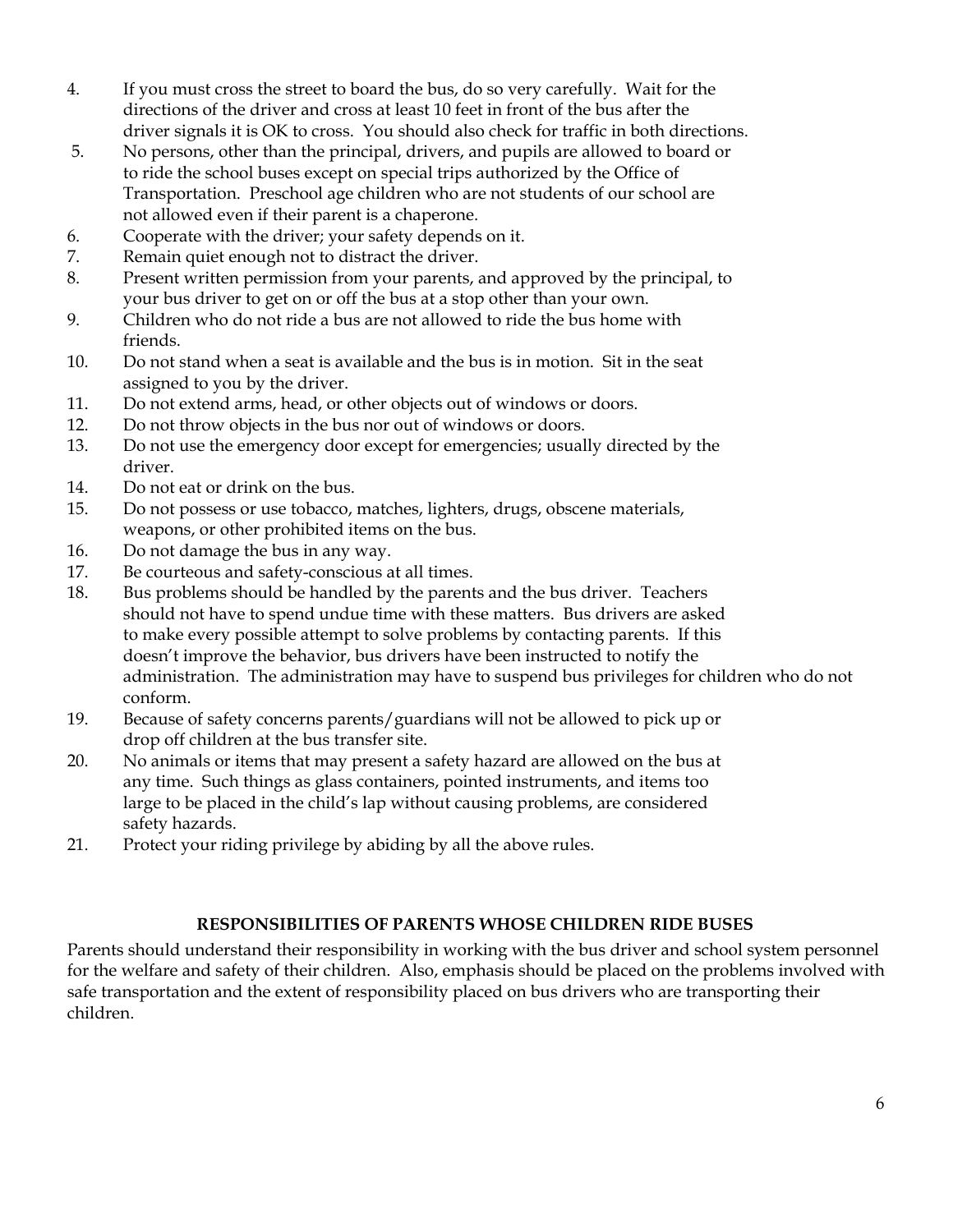Responsibilities of parents are as follows:

- 1. Be familiar with and follow local board and school level policies for school bus transportation.
- 2. Parents/guardians will not be allowed to pick up or drop off children at the bus transfer site.
- 3. Have children ready and at their designated pickup points along the route.
- 4. Cooperate with the school and bus driver in teaching children safety precautions and good manners and habits for school bus passengers.
- 5. Assist when there are disciplinary problems.
- 6. All bus stop assignments are made by the Transportation Department. Any changes of routing, etc. may only be addressed and authorized by their leadership officials.

#### **SAFETY PATROL**

- 1. Safety Patrol students are in the fifth grade.
- 2. Students are recommended by fourth and fifth grade teachers.
- 3. The team is selected by, and under the direction of the faculty Safety Patrol sponsor.
- 4. All students are expected to follow directions given by Safety Patrol students.

#### **STUDENT DEPORTMENT**

Each teacher, principal, and administrator shall be authorized to hold each student strictly accountable for any disorderly conduct in the school, on the playground of the school, or on any school bus going to or returning from school, as well as during recess or intermission periods.

Teachers, principals, and administrators may, subject to any rules as may be adopted by the local educational governing authority, apply reasonable disciplinary and corrective measures to maintain order in the schools.

Our school wide expectations are: Be Responsible, Extraordinary, Safe and Tolerant

#### **CLASSROOM BEHAVIOR**

Students will:

- 1. demonstrate respect and obedience to teachers or designees.
- 2. show courtesy to others.
- 3. respect rights, property, and opinions of others.
- 4. observe class and school rules.
- 5. practice self-discipline.
- 6. work quietly.
- 7. use time effectively.
- 8. take care of textbooks and other school materials.
- 9. take care of desks and other furniture.
- 10. keep the desk area neat and clean.
- 11. report promptly to class.

#### **HALL BEHAVIOR**

- 1. Always walk (not run or slide) quietly in the halls and go directly to the assigned area.
- 2. Be courteous.
- 3. Stay in single-file in the hallway and keep your hands and body off the walls.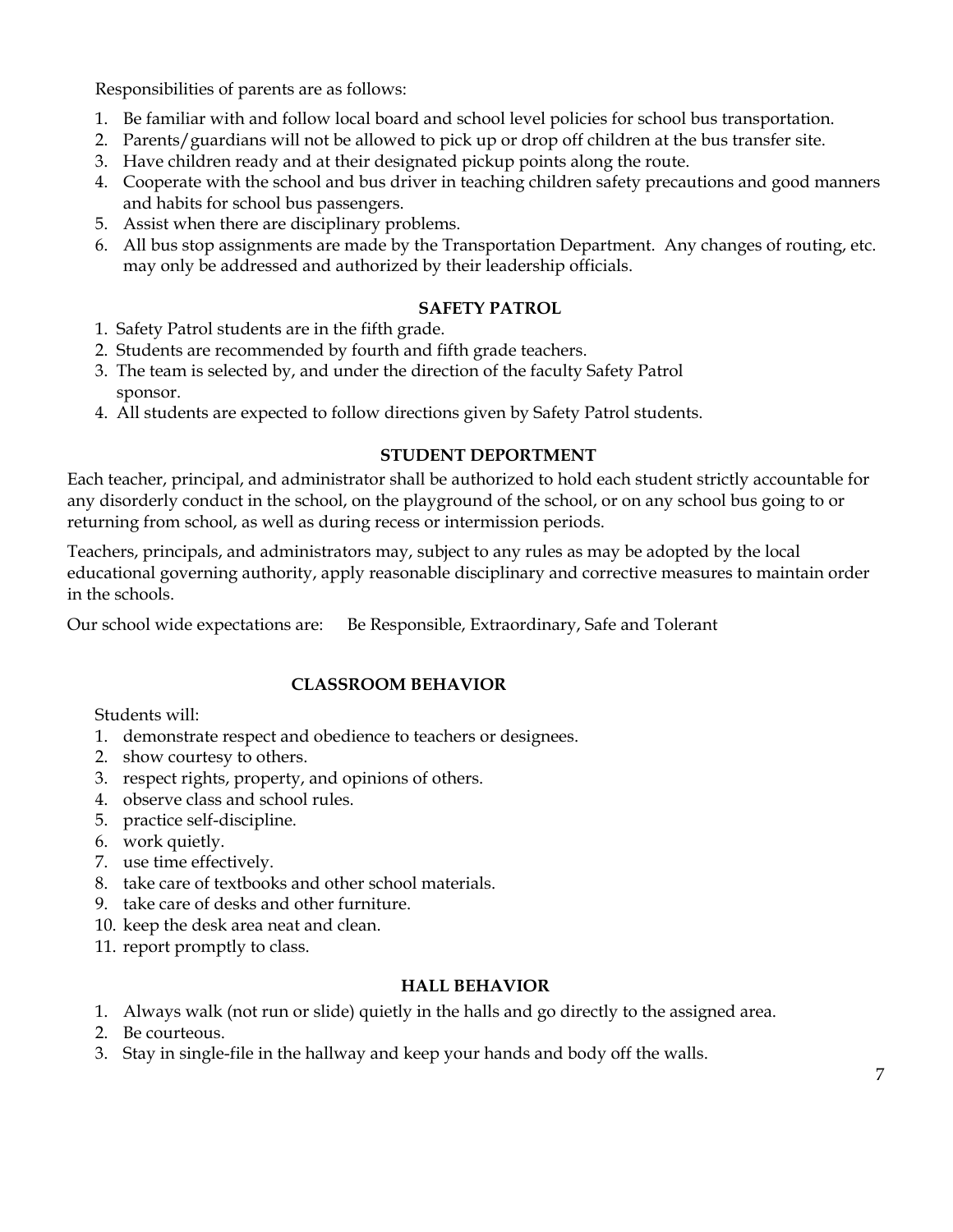#### **RESTROOM BEHAVIOR**

Students will:

- 1. use proper disposal for waste.
- 2. never throw paper on the floor.
- 3. maintain a quiet atmosphere.
- 4. rinse the lavatories and flush the toilets after each use.
- 5. leave rest rooms immediately upon completing use.
- 6. not stand on toilet seats or climb on the partitions.
- 7. use the bathroom assigned at their grade level and enter from the outside doors when possible.

#### **PLAYGROUND BEHAVIOR**

- 1. The first priority is to get water and use the bathroom.
- 2. Students are to stay in designated play area.
- 3. Permission to leave the school will be given only by school administration.
- 4. Misunderstandings and disagreements can be handled without fighting if reported to the teacher on duty.
- 5. Children will participate in recess and physical education activities on the playground unless authorized to refrain by written request from the parent and/or physician.
- 6. Zero tolerance for fighting at school, and will be handled in the principal's office.
- 7. Students are expected to use playground equipment safely and properly. Chin-up bars are for chin-ups and pull-ups. Flipping and/or sitting on the bars is not permissible.
- 8. Safe play is required. Hitting, kicking, tripping, pushing and/or any form of martial arts are not acceptable.
- 9. Footballs, softball, baseballs, baseball bats and frisbees are not allowed during recess play.

10. Children are required to remain within the fenced boundaries of the school yard and are expected not to climb on the fences.

- 11. Sand, dirt, and rocks are not to be thrown.
- 12. Students are expected to promptly obey directions of duty personnel.

#### **CAFETERIA BEHAVIOR**

The following procedures are to be followed.

- 1. Children are to go quietly to and from the lunchroom at the times scheduled.
- 2. There will be no talking or playing while in the line going to or from the lunchroom.
- 3. Each child must wash their hands before entering the cafeteria.
- 4. After the washing of hands, paper must be put into the containers provided for this purpose.
- 5. Children are to be instructed to refrain from shaking water from hands on the floor or throwing paper on the floor.
- 6. Children are to move along the line at the steam table and be served in a quiet and orderly fashion.
- 7. After having been served, children are to go quietly to tables, sit, and eat with their classmates and teacher. Students will practice good table manners during this time.
- 8. Students will help maintain a quiet, pleasant lunchroom atmosphere.
- 9. After having finished eating, children are to carry plates, utensils, drink containers, napkins, and straws to the place provided.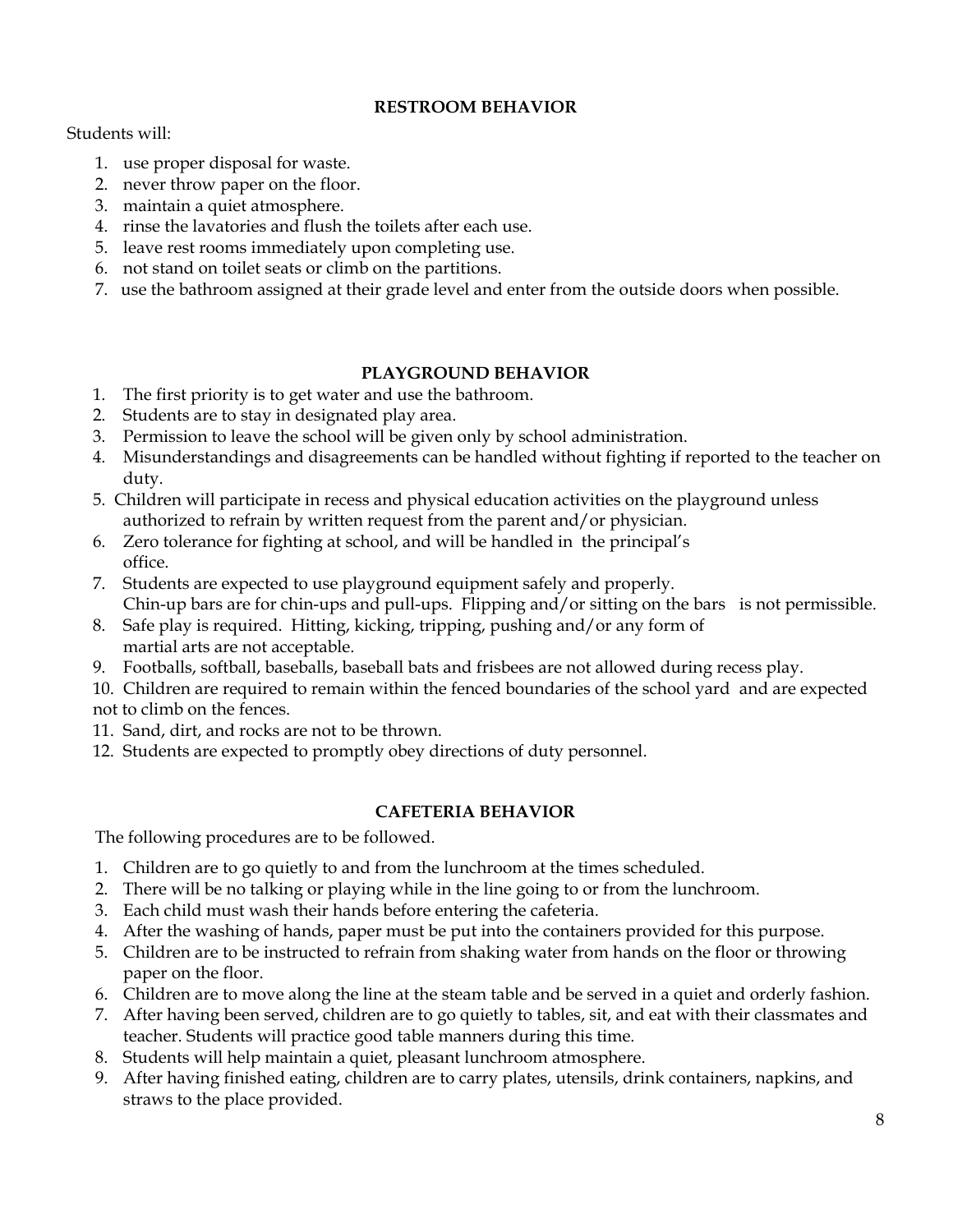- 10. Tables are to be left clean by the children.
- 11. Each group is to assign children to see that tables have been properly cleaned after each meal.
- 12. Each class should use the same table every day.
- 13. After children have finished eating they are to go quietly to the restroom, then out to recess.
- 14. Students who forget their bag lunch at home will be given a cafeteria lunch.

#### **CAFETERIA POLICIES**

- 1. Pupils are permitted to bring lunches from home provided that they eat the lunch in the school cafeteria. No commercially prepared foods or carbonated drinks are to be taken to the cafeteria. Additionally, bag lunches are not to require refrigeration and/or heating. Students may not use school refrigerators or heating systems.
- 2. We do not prepare special diets for children. We try to make small adjustments in our menu to accommodate those who have certain foods they cannot eat or drink. If a child is not able to consume a particular food, we will require a written statement from the doctor. The cafeteria manager will then make a determination on an individual basis to substitute another food.
- 3. Children should be consistent by following a regular monthly eating pattern. That is: If a child brings a bag lunch, he should bring a bag lunch for the entire month. If he eats a school lunch, he should eat a cafeteria lunch for the entire month. Please cooperate with us in this matter. When children are inconsistent, we are likely to run out of food or have too much food left over.
- 4. Extra milk and drink products can be purchased during lunch. Current prices and options are determined by the School Food Service Department.
- 5. Parents are allowed to eat with their children if they notify the cafeteria manager several days in advance. Adult lunch fees/costs are charged and are determined by the School Food Service Department. As much as we like to have parents visit the cafeteria, unexpected guests can cause us to run short of food for our students. Parents are being asked to come for lunch ANY DAY **EXCEPT** on the Christmas/Thanksgiving or Easter holiday meals. Special lunch days have been designated to afford parents an opportunity to have lunch at school with their children. Those dates will be announced in a timely manner to notify specific groups.

#### **DRESS AND GROOMING**

The East Baton Rouge Parish School Board requires all elementary school students to wear uniforms. Uniforms are available at several area stores. The following are the basic guidelines for dress and grooming:

- 1. Acceptable garments include navy blue uniform pants, shorts, Capri pants, skirts, skorts or jumpers that are not more than five (5) inches above the knee. **Dresses do not fit uniform guidelines**. Jeans, biking shorts, stretch pants, sweat pants, windsuits, jogging suits, and Cargo pants are not acceptable. (Navy corduroy pants are allowed for winter wear.)
- 2. Plain burgundy shirts or blouses that have a collar are mandated. Burgundy shirts that have the official school crest on the upper left chest area are acceptable. T-shirts (white/short-sleeved only) may be worn under uniform shirts/blouses. Colored under-shirts are not to be worn under uniform shirts. (Collared plain burgundy long-sleeved shirts, blouses or turtleneck shirts are acceptable during the winter season to offer protection from cold weather.)

(\*Pre-k students are to wear navy shirts that adhere to the same guidelines.)

3. **Footwear must be tennis/athletic shoes with closed toes and closed heels.** Tennis/athletic shoes must not extend beyond 2"above the top of the ankle. **Other shoes and footwear will not be acceptable**. Roller skates, and/or shoes with skates or cleats are not permitted to be worn by our students while on our campus during the school day. All shoes must be safe and durable for rigorous play during recess and physical education. \*\*\***Boots are never allowed, even on free dress days. \*\*\***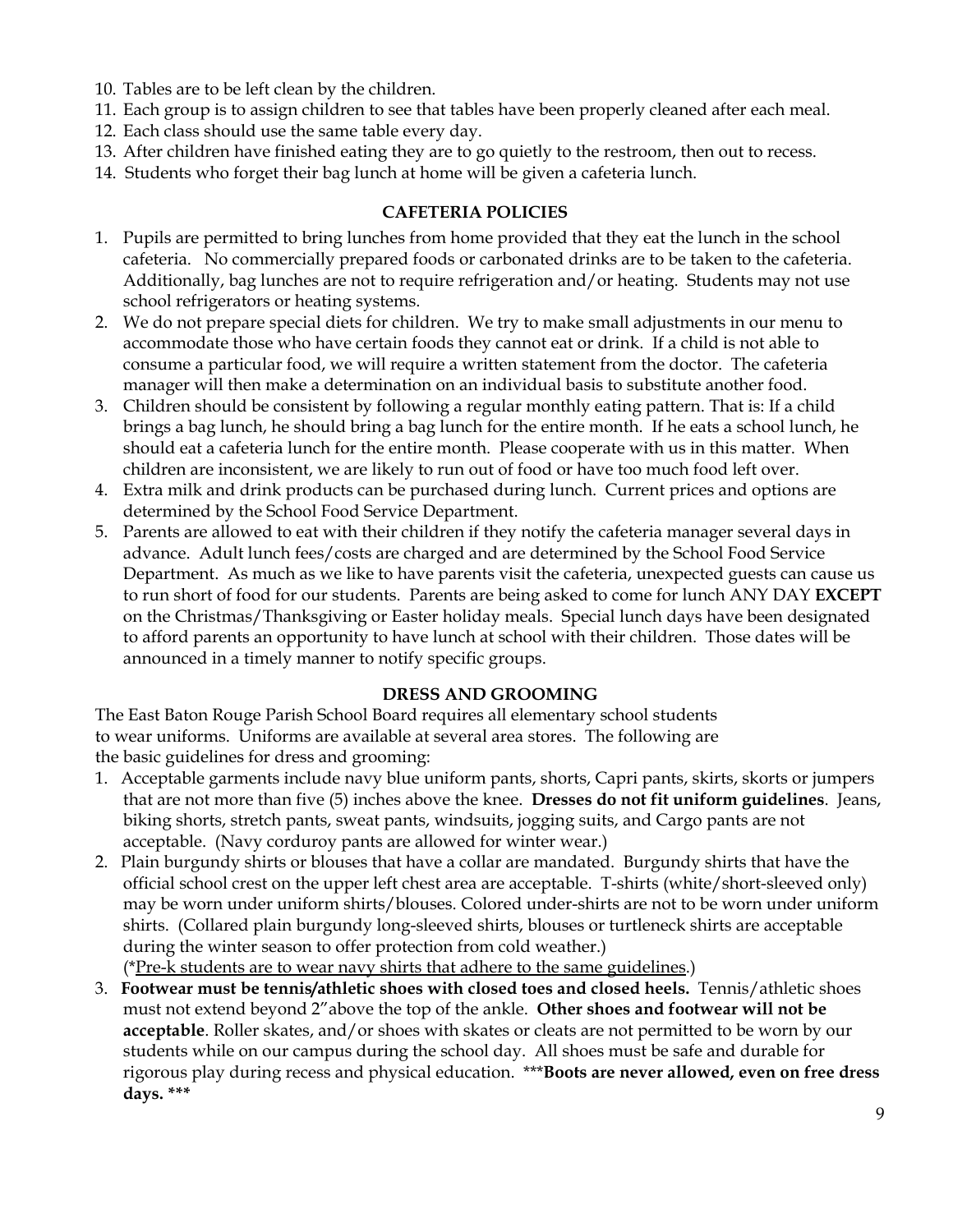- 4. Solid color black, brown, navy blue or white belts must be worn with clothing that has belt loops.
- 5. Shirts and blouses must be "tucked in."
- 6. Plain navy blue or burgundy coats, jackets, sweaters, parkas, sweatshirts, etc. are permitted as outerwear inside the building. In addition, navy blue or burgundy official school logo jackets/windbreakers may be worn inside the building to provide extra warmth. Burgundy or navy blue official school logo sweatshirts may be worn inside the building if they have a burgundy collared shirt underneath. Other colors of outer winter garments may be worn outside the building.
- 7. Hair must be neat, clean and styled so that it does not present a disruption to the instructional climate of the school. Bangs, or hair length that covers the eyes, must be "clipped/pinned" away from the face. Furthermore, hair colorings are to be natural. Styling and cuts may not create/cause classroom disruption.
- 8. Nails must be short in length. Acrylic/artificial nails are not permitted.
- 9. No sunglasses may be worn unless prescribed by a physician. Documentation will be required.
- 10. Make-up is considered inappropriate for elementary students and is not allowed to be worn or carried on campus.
- 11. Caps/hats are not allowed at school. Permission from the principal, will be given for caps/hats to be worn for documented medical and/or religious reasons or special occasions. Hoods/winter coverings are allowed on the playground during inclement weather but may not be worn inside the building.
- 12. Approved club uniforms for scouting organizations, etc., may be worn on club meeting days. (Team uniforms for sporting activities are not acceptable.)
- 13. Authorized School Spirit Shirts may be worn with uniform garments each Friday.
- 14. Any clothing accessories such as socks, scarves and jewelry are not to be worn if they present concerns related to safety or classroom disruption. Therefore,
	- a) **Only females may wear earrings.** Earrings should be studs ONLY (no hoops or dangle earrings.)
	- b) Hair ribbons, etc. may not extend past the shoulders.
	- c) Leggings and tights must be solid black, navy blue or white
	- d) Socks that extend above the ankle/crew length must be solid black, navy blue or white.
- 15. The Dress and Grooming regulations will be applied to all students.

#### **DRESS CODE POLICY FOR FREE DRESS DAY**

Please review the district and school Dress Code Policy that is listed above. Be reminded of these specific categories that must be followed for Free Dress Day.

**Shoes**: Shoes must be **tennis/athletic shoes** with closed toes and heels and not extend beyond 2" above the top of the ankles. **Other shoes and footwear will not be acceptable. Boots are never allowed.**

**Caps/Hats**: Caps and hats are not allowed without special permission from the school administration.

**Hair Coloring**: Hair colorings are to be natural.

**Earrings**: **Only females may wear earrings.** Earrings should be studs ONLY (no hoops or dangle earrings.)

#### **CARE OF SCHOOL PROPERTY**

Current textbooks will only be sent home at the discretion of the teacher and based on availability. All textbooks that travel to and from school must be covered.

All textbooks, as well as library books and materials, are on loan to the students. Students are expected to return these items in good condition. They will be expected to pay for damages and losses.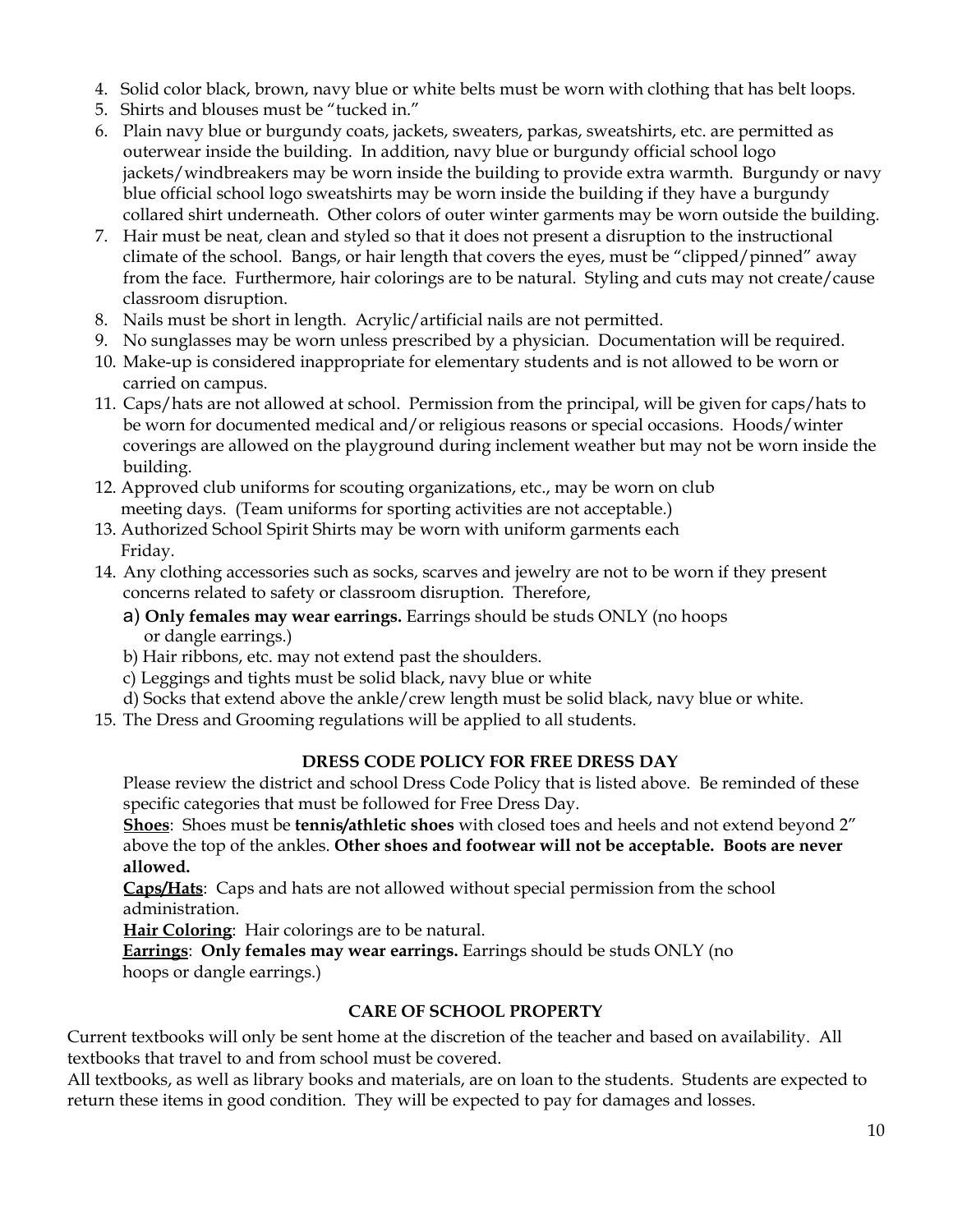#### **THE OFFICE**

- 1. Students will only be able to use the phone under "emergency" situations. They must have a request, written by their teacher or parent, approved by the secretary or principal prior to their call.
- 2. Tardy students must report to the office before proceeding to classrooms.
- 3. Every child checked out before regular dismissal times must be checked out through the office. Parents are not to go to a classroom to get their child.
- 4. Children will not be called from class to answer the telephone. Should an emergency arise, messages will be taken and the child will be notified.
- 5. Upon parental request, office personnel will forward appropriate paperwork regarding students' performance to biological parents, physicians and other approved agencies. Requestors should supply stamped, addressed envelopes for such mailings.

#### **ILLNESS/INJURIES**

- 1. In the case of minor illnesses or injuries, a child will be sent to the office for a short period of time. Parents will be notified if the situation warrants such contact.
- 2. The school must have the home telephone number and at least one additional number to call in case of an emergency.
- 3. East Baton Rouge Parish School Board policy stipulates that children should remain at home:
	- If they have a fever of 100 F or greater until they have been "fever free" for 24 hours.
	- For vomiting or diarrhea until free of the conditions for 24 hours.
	- For nasal discharge that continues for more than 3 days and is yellow/green in color. These children should be seen by a physician.
- 4. Medication can only be administered at school based on the following criteria.
	- As a general principle, medications are not to be given at school.
	- Children are not allowed to have any medications in their possession on the school grounds. Teachers and principals have the right to take the medication from the child and contact the parents for appropriate information.
	- Antibiotics and other short-term medication, including non-prescription medications, are not to be given at school.
	- These possible exceptions to the general policy must be documented by a physician's signature on an EBRPS Medication form. The special permit does not extend beyond the "dated" school year and must be renewed at the beginning of each new school year of request.
	- 1. Medication for behavior modification (i.e., Ritalin)
	- 2. Insect sting allergy
	- 3. Anticonvulsant medications (i.e. Dilantin)
	- 4. Medication for asthmatic conditions

The following items apply to the aforementioned exceptions:

- UNLABELED medications may not be given at school.
- The medication should be brought to the school by the parent or guardian in the container in which it was delivered by the person selling or dispensing the same. The label must include the name of the student, name of the medication, dosage, and the specific time it is to be given while at school. This medication must be accompanied with signed permission from the parent to administer it. The signed permissions must also include the child's name, prescription number, name of medication and the specific hour and amount to be administered.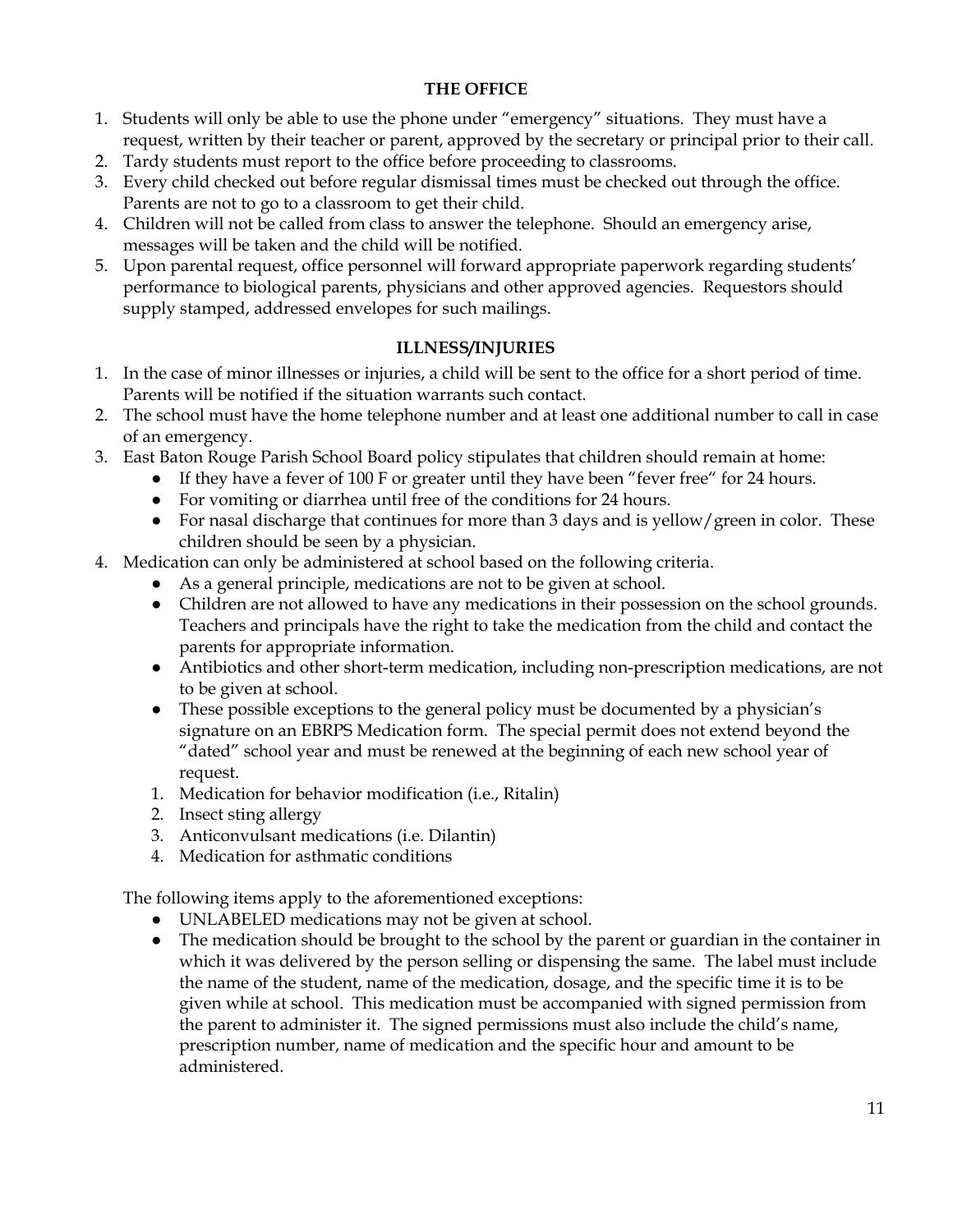● No more than a month's supply of medication for each student may be kept at school. The medication must be brought by a parent or guardian. The empty bottle may be sent home with the child.

5. Because of safety concerns, rolling/wheeled backpacks are not allowed. Exceptions will be made for a student whose doctor supplies a hand-signed formal letter on office stationery/letterhead stating the child's health limitations require a wheeled/rolling book sack. The special permit does not extend beyond the "dated" school year and must be renewed at the beginning of each new school year of request. In such cases, school policy/practices will be enforced to limit book sack interference with safe traffic flow.

We often have students on our campus who have low immune systems. Please notify the school if your child has the chicken pox, strep throat, Fifth's Disease or any other contagious illness. Additionally, we often have students on our campus who are highly allergic to peanuts and "tree nuts". We respectfully request that students do not bring lunch items, etc. on campus that could subject this child to a health risk. We appreciate your cooperation as we attempt to provide a healthy environment for our school community.

We strive to provide a safe environment for all of our students. If your child has a life-threatening health concern, please provide us with details so a school nurse can complete an individual health plan.

#### **SCHOOL AND CLASS PARTIES**

- 1. Money is not to be collected for any classroom party.
- 2. Each class will be allowed two parties that include involvement of room parents. These parties are held during school time. These will be held at Christmas and at the End of the Year.
- 3. PTA may provide "take-home treats" on special holidays. These treats are brought at the end of the day and are not considered parties.
- 4. Teachers will conduct Valentine celebrations as they deem appropriate.
- 5. Birthday parties and/or treats for students or teachers are not allowed.
- 6. No invitations for parties away from school may be handed out at school, unless an entire classroom section of children receive invitations.
- 7. Teachers and staff members are not allowed to give out directory information.
- 8. "Surprise" parties for a teacher or staff member will not be allowed. The PTA sponsors Employee Appreciation functions every year. All "surprises" should be limited to this time.
- 9. The collection of money at school to purchase teacher gifts is not allowed.
- 10. Parents may be expected to join their child for a party to address specific individual concerns.

#### **MISSED RECESS PERIODS/P.E. CLASSES**

A written excuse, from a parent or physician, is necessary for any child not participating in the Physical Education Program or recess sessions. Children, who have no written excuse are expected to participate.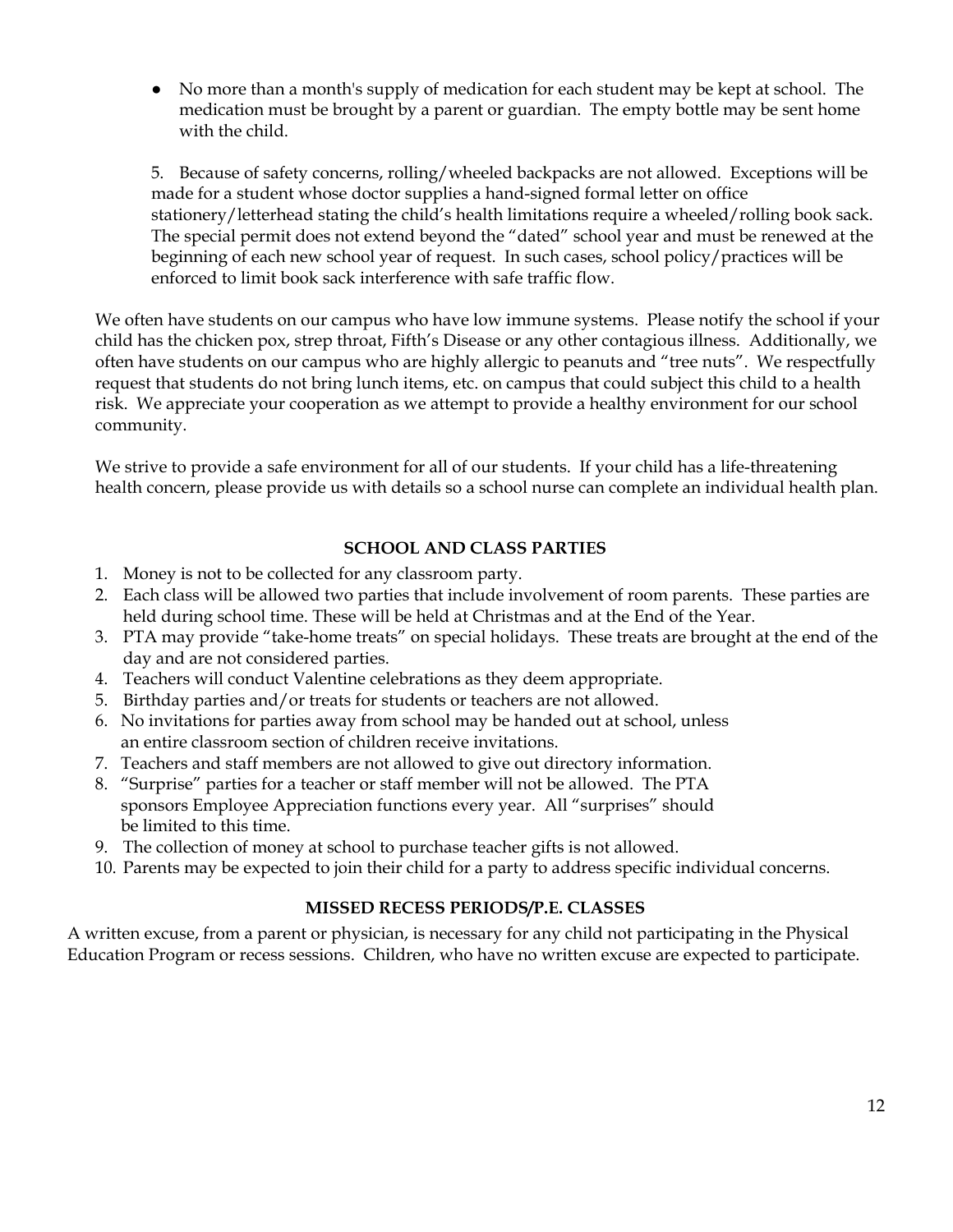#### **REPORTING TO PARENTS**

#### **1. Schoolwork Packets**

Schoolwork Packets containing the work of students will be sent home on a regular basis by all classroom teachers. Schoolwork sent home in the Schoolwork Packet will be a cross-section of the student's classwork. The Schoolwork Packet shall:

- a. indicate the number of papers going home.
- b. be signed by the parent and returned to the classroom teacher, and
- c. provide space for the parent or the teacher to indicate the need for a conference.

#### **2. Room Meetings**

Classroom teachers will host and conduct informational meetings for the parents of their students. The meetings will be held at the PTA/Open House meeting scheduled early in the school year.

#### **3. Conferences**

It is mandatory for parents to attend at least one formal parent/teacher conference during the first 9 week grading period. Parents are encouraged to make every effort to meet with the teacher of their child.

#### **4. Grade Access**

All grades will be kept on the official computer generated program that is provided by the school system. Parents will be able to view grades of their children online. Teachers will enter grades in a timely manner. Please contact the school office if you don't have online access to your child's grades.

#### **5. Report Cards**

Report cards will be sent home once each nine weeks. Promotion to the next grade will be based on state guidelines and the Pupil Progression Plan policy approved by the school board.

#### **SCHOOL INFORMATION**

Updated school activities and information can be found on the Shenandoah Elementary App (SchoolinfoApp, LLC) and on the website at [http://schools.ebrschools.org/shenandoahelementary.](http://schools.ebrschools.org/shenandoahelementary)

#### **GUIDELINES FOR SCHOOL VISITORS**

For the safety of our students, we must know who is on the school grounds.

- 1. Every person who is not a staff member of Shenandoah Elementary is expected to follow East Baton Rouge Parish School Board Policy and sign in and receive a building pass, when visiting our campus
- 2. No visitor will be allowed to interrupt the teaching/learning process by conferencing or visiting with a teacher during instructional time. If a visitor wishes to see a teacher, the visitor must schedule such time during "non-teaching" time.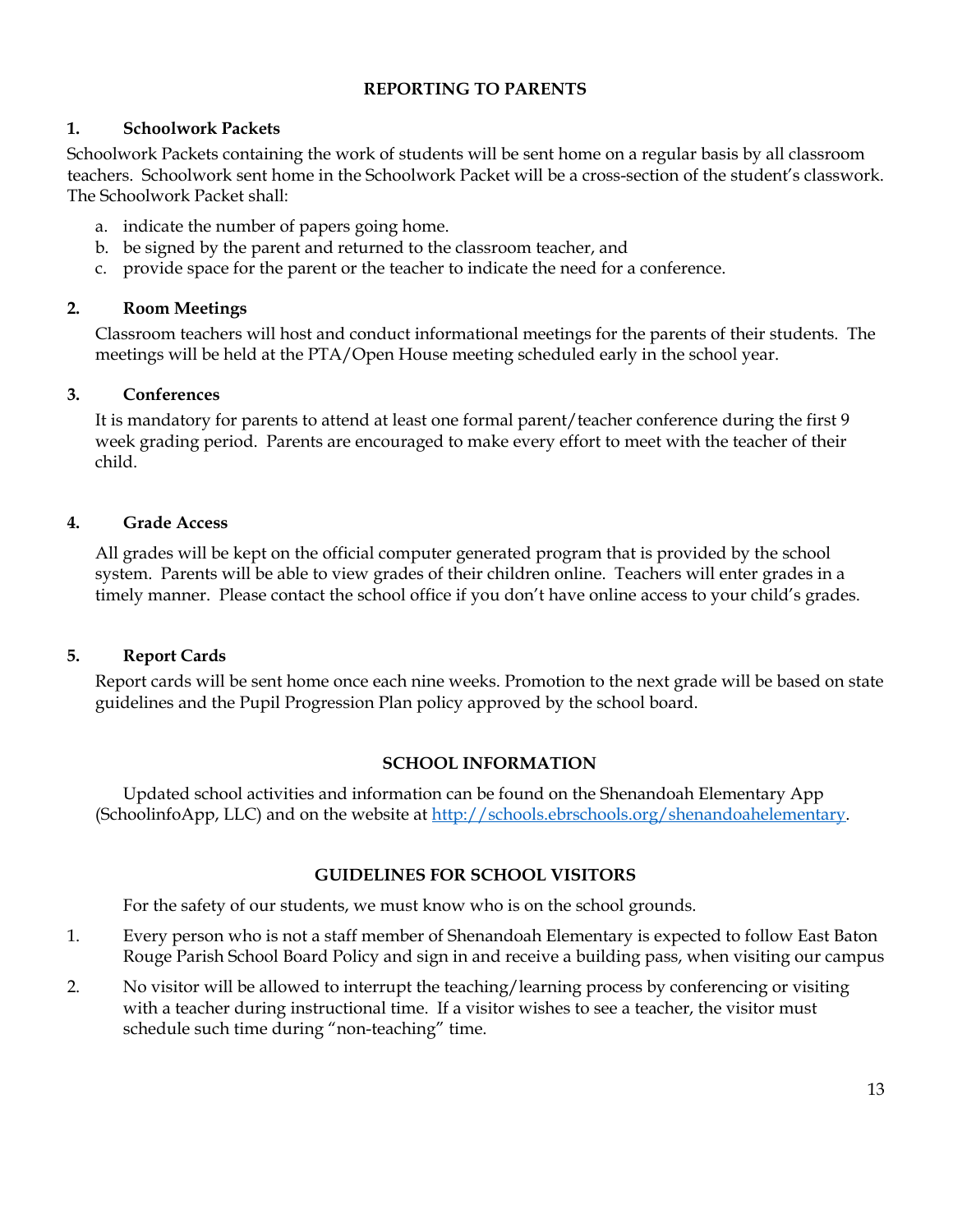3. Parents will not be allowed to deliver forgotten items to classrooms. Teachers will allow students to check with office personnel to collect items that are delivered after 8:30.

#### **SCHOOL VOLUNTEER AND OBSERVER POLICY**

- All school visitors must report to the office area to obtain passes. Passes will be issued and must be worn for classroom observation purposes and volunteer services.
- Classroom observations will allow visitors to sit and observe. Visitors are not to interact with the teacher or students. Observation sessions should not exceed one hour.
- Parents, teachers, and children benefit from small group instruction provided by parent volunteers in the school.
- Volunteers should establish a system with the teacher that eliminates any dialogue that interferes with instructional time.

Our faculty/staff will select a volunteer to serve as our VIPS Apple Award Winner each year. That person is to have provided direct academic services to students in the EBRPSS for at least one school year.

#### **PTA**

- 1. We would like to encourage all families, and school staff members to support our PTA by purchasing a membership.
- 2. The PTA will host at least four schoolwide PTA meetings during the school year. Meetings will be held each nine weeks session. Notices of meetings will be posted on the school calendar that can be accessed through our school App and website.
- 3. PTA Board meetings are held monthly. Meetings are announced and all PTA members are invited to attend. These meetings are informational and organizational. Those PTA meetings will be posted on the calendar and held on campus.

#### **HOMEWORK**

Homework promotes the development of self-discipline, good study habits, sense of responsibility, mastery of skills, and comprehension of subject content. It is assigned on a regular basis and will vary according to the grade, subject, and instructional needs of the student. Activities are designed and directed by the classroom teacher. They are relevant and supportive of the curriculum. Parents are encouraged to monitor and guide the child during homework efforts to promote the academic understanding and growth. Students are responsible for completing assigned homework and may be disciplined for failure to do so. Parents are asked to sign reading/math logs and conduct charts nightly.

#### **DISASTER PLAN/EMERGENCY DISMISSAL**

Our school has a disaster plan. Teachers and students practice together what to do in case there is a fire, tornado, hurricane, or other disaster. Student safety is a top priority. A copy of the plan is on file at school.

## **UNAUTHORIZED ITEMS**

Students are not permitted to bring any electronic devices, toys, games, or other personal items to school unless the teacher sends a written request to parents to do so for a special occasion/assignment. Personal cell phones that are carried by students must remain powered off, and in book sacks during the entire school day and during bus transport. Additionally, students are not allowed to have possession of cell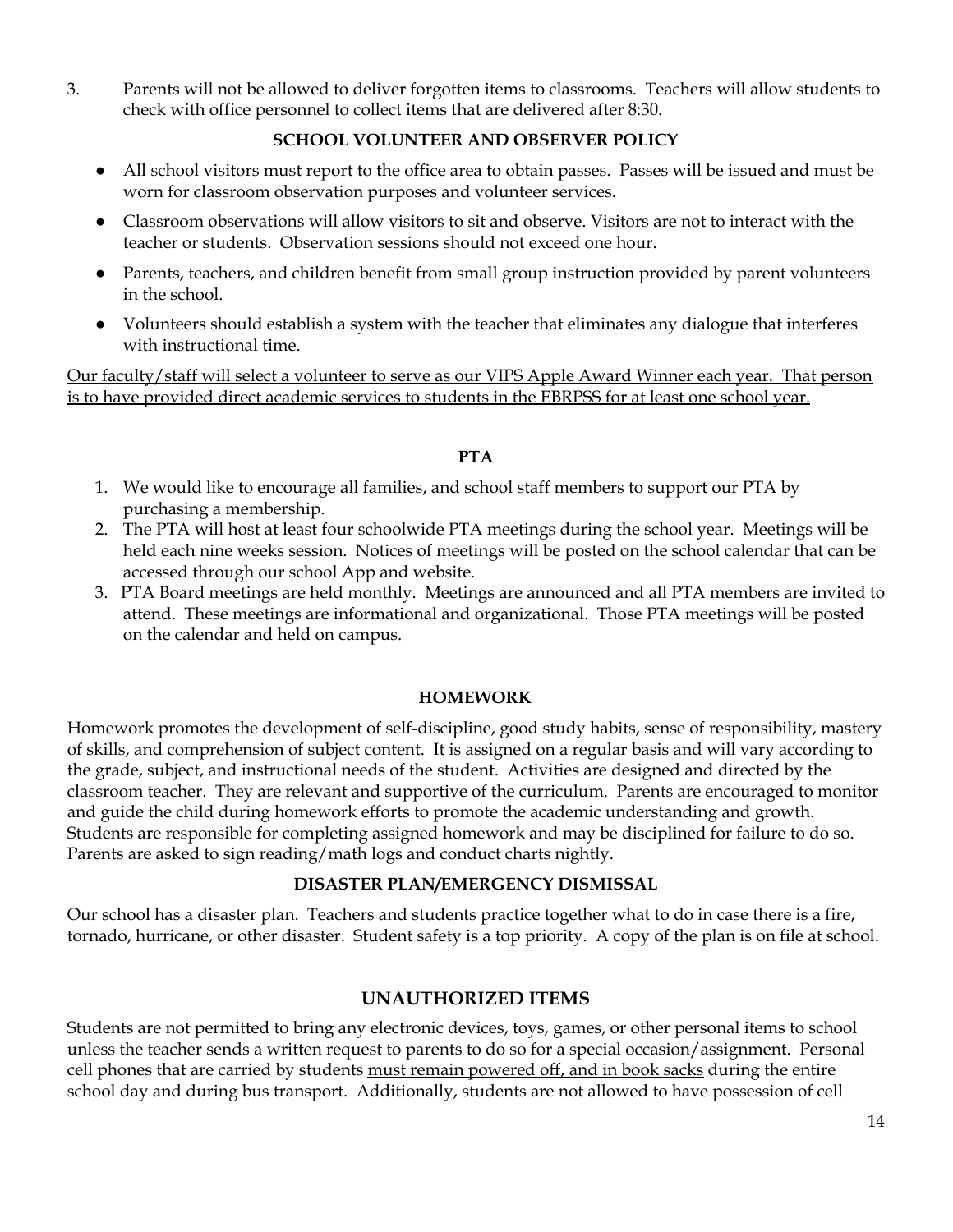phones during state mandated testing periods. Cell phones that are brought to school during "high stakes" testing periods will be housed in the office. **Any phone that is confiscated at school because of a violation** of policy will be held by the principal of the school. The phone will only be released to the parent. Phones that have been confiscated for violations during state testing and/or for inappropriate use and/or multiple violations may not be returned.

- 1. The school cannot assume responsibility for personal items brought to school.
- 2. School personnel will collect and house all unauthorized items brought to school. Those items may be identified and claimed by parents.
- 3. Knives or other items classified as "weapons" are not permitted at school. Possession of these may result in immediate suspension and/or expulsion of the student.
- 4. Students are not to bring any merchandise to school to sell to other students. Students are not to buy merchandise from other students.

## **ATTENDANCE POLICIES AND GUIDELINES**

**Regular attendance in school, as provided by law, is required of all students. Elementary students shall** be in attendance a minimum of 167 day each school year. Students have the responsibility to be on time **and to attend all classes daily, along with completing each class assignment. The responsibility for a** student attending school lies with the parents or the legal guardian. It is a violation of the compulsory school attendance law for a parent or guardian to allow his/her children to miss school without a valid **excuse. A parent or guardian who violates the compulsory school attendance law may be fined up to \$250.00 and/or sentenced to thirty (30) days in jail.**

**Written statements from a parent, legal guardian or physician stating a reason for absences shall be given to proper school personnel within five (5) school days after the student returns to school. The number of parental statements for absences is limited to five (5) each semester.**

Additionally, students may be excused by the principal for the whole or a part of a day absence for two **or fewer consecutive school days for the following reasons:**

a. Personal illness;

- b. Serious illness in the student's immediate family;
- c. Death in the student's immediate family not to exceed one week;
- d. Natural catastrophe and/or disasters; or

e. Visit with parent prior to parent's military overseas deployment to a combat zone or combat support posting or during parent's leave, not to exceed five school days.

Students may be temporarily excused from attendance due to the following enumerated extenuating circumstances that are verified by the Supervisor of Child Welfare and Attendance:

a. Extended personal physical or emotional illness in which a student is absent for three or more consecutive school days as verified by a physician or nurse practitioner licensed in the state;

b. Extended hospital stay in which a student is absent for three or more consecutive school days as verified by a physician or dentist;

c. Extended recuperation from an accident in which a student is absent for three or more consecutive school days as verified by a physician, dentist, or nurse practitioner licensed in the state;

d. Extended contagious disease within a family in which a student is absent for three or more consecutive school days as verified by a physician or dentist; or

e. Observance of special and recognized holidays of the student's own faith.

**Unexcused Absence** is defined as any absence not meeting the requirements set forth in the excused absence and extenuating circumstances definitions, including, but not limited to, out of school suspensions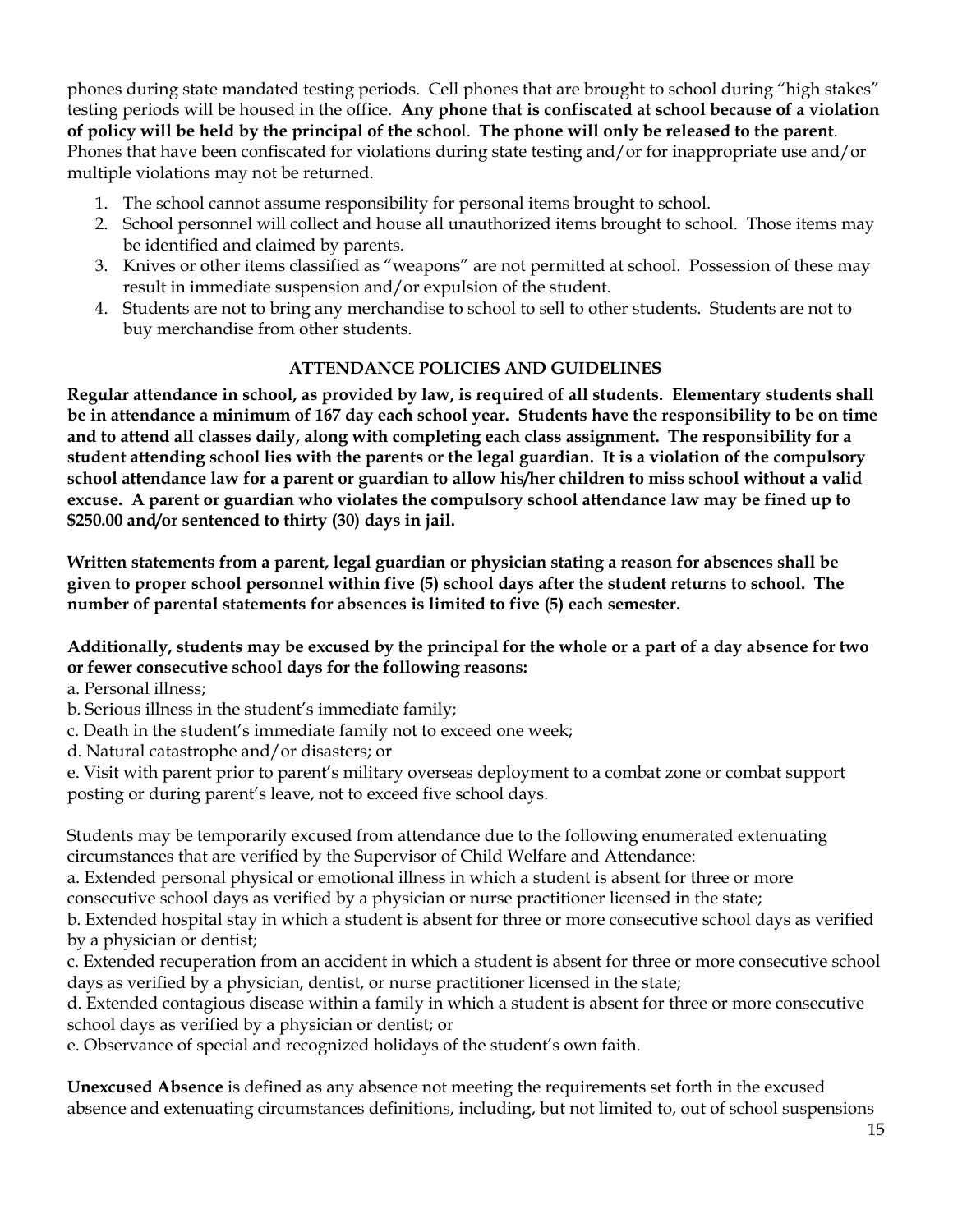and absences due to any job (including agriculture and domestic services, even in their own homes or for their own parents or tutors) unless it is part of an approved instructional program.

**Students granted excused absences for the above reasons shall be allowed to make up any school work which was missed. Students shall request makeup work for days missed due to excessive absences.**

Students suspended or expelled shall be assigned school work and receive credit for such work if it is **completed satisfactorily and timely.**

**School personnel will submit required documentation to the Office of Child Welfare and Attendance following the accumulation of three (3) unexcused absences of individual students. A letter from the District Attorney and EBRPSS Superintendent will be sent to the home of any student following the accumulation of five (5) unexcused absences. The parent or legal guardian shall be notified to attend a conference with the principal or designee to receive information regarding the legal responsibility about attendance in school.**

**Tardiness and Early Check-outs** are considered to interfere with sound educational program development. They are problematic for the named student and are disruptive for the teacher and other students in the class setting. Late arrivals and early check-outs are usually due to schedules set by parents/guardians. It is the determination of our School Improvement Team that situations that are excessive, or present consistent patterns, are to be addressed by the classroom teacher and may impact grades and/or participation in class sponsored activities. A child who demonstrates tardy behaviors (exceeding five (5) times per each nine weeks period) may be required to miss recess periods to make up lost instructional time. Follow-up will be handled by system administrative team members when necessary.

Parents are requested to call the school office to notify us if a child will not attend school on a particular **day. Please make that contact before 9:30 a.m.**

#### **LOST & FOUND**

Personal items should all be labeled with the name of the owner. If labeled properly, they can be returned to the rightful owner when turned in as "Lost & Found". Those items may be identified and claimed by students and/or their parents through one week after the end of the school year.

#### **SNACKS/EXTRA FOOD**

Students are not permitted to bring snack foods to school. Permission from the principal will be given for snacks to be provided for documented medical reasons. Those snacks will be housed in the office area.

#### **INSTRUCTIONAL PROGRAMS**

Our instructional program focuses on different curricular /academic areas. A description of the subjects follows:

#### **1. Readiness**

The pre-kindergarten instructional programs focus on social/personal, physical, language, and mathematics development, through the use of basal materials, discovery techniques, and group interaction.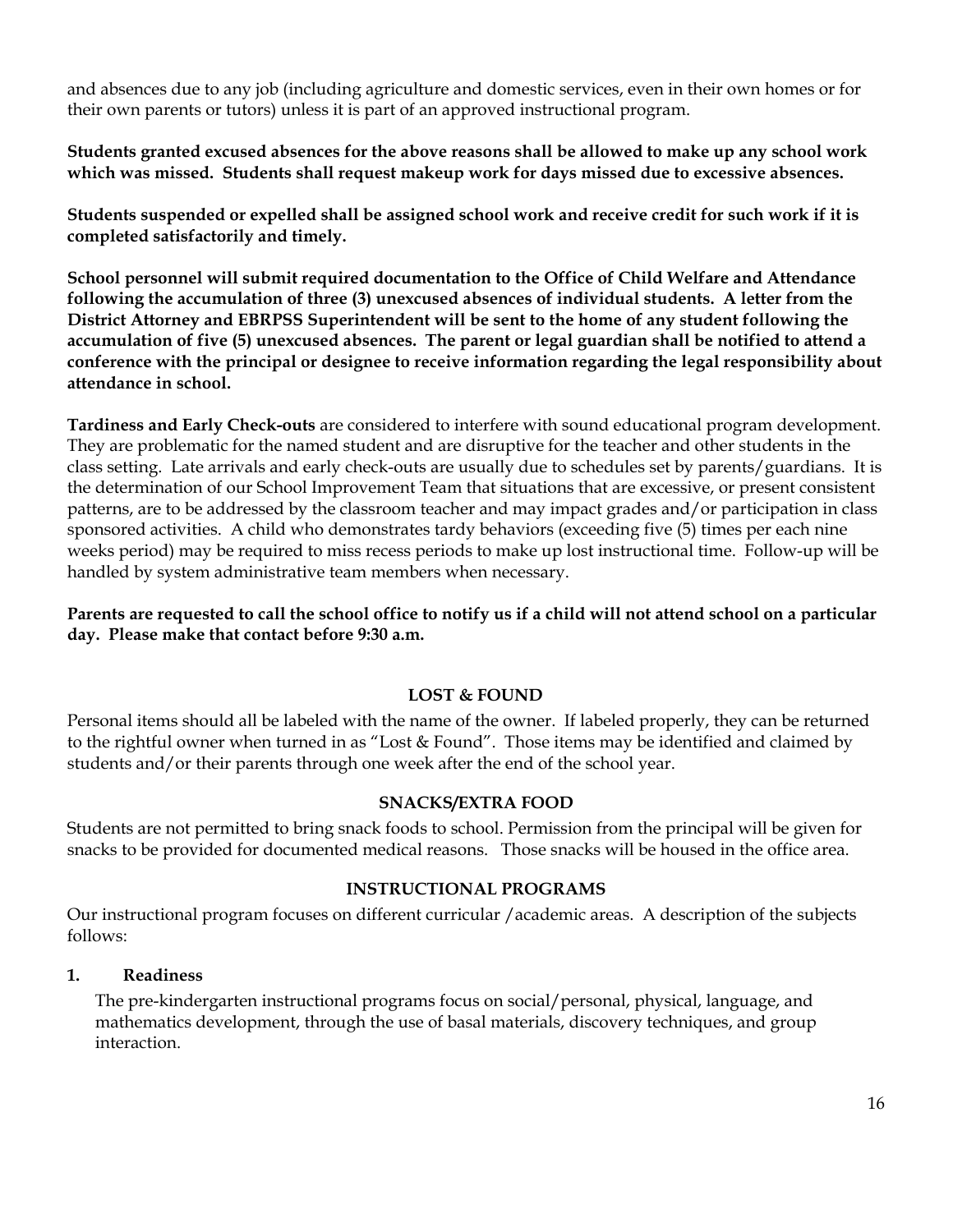## **2. English/Language Arts**

The reading program is organized around major strands of skills. These strands include 1) readiness skills, 2) word identification developed through use of context, phonics, and word structure; 3) comprehension developed through literal/interpretive/evaluative/creative levels of thinking; 4) study and research skills; 5) literary understanding and appreciation; and 6) language development skills. The language program is organized around the major skill strands of 1) grammar; 2) usage; 3) capitalization; 4) composition; 5) vocabulary; 6) study skills; 7) listening and speaking; and 8) literature. Spelling is taught through strategies focusing on 1) sound-symbol patterns; 2) memory; 3) structural elements in English; and 4) related words.

#### **3. Mathematics**

The mathematics program is organized around the major skill strands of 1) sets; 2) numeration; 3) whole number operations; 4) fractions and operations 5) decimals and operations; 6) percent/ratio/proportion; 7) measurement; 8) geometry; 9) graphs/probability/statistics; and 10) problem solving.

## **4. Social Studies**

The social studies program is organized around the major skill strands of 1) map and globe skills; 2) chart/graph/diagram skills; 3) chronology and research skills. These skills are developed through study of self, other people, neighbors, and communities, regions of the world, and America and its neighbors.

#### **5. Science**

The science program focuses on the study of earth science, life science, and physical science through development of scientific processes. These scientific processes include 1) observing; 2) comparing; 3) classifying; 4) measuring; 5) using numbers; 6) using spatial relationships; 7) communicating; 8) collecting data; 9) inferring; 10) interpreting data; 11) predicting; 12) hypothesizing; and 13) experimenting.

#### **6. Self-Contained Gifted/Self-Contained Exceptional Students**

Children who are identified according to established criteria are eligible for placement in self-contained gifted classes or self-contained Exceptional student classes. Those programs expand teaching strategies and delivery methods to have the most productive impact on student learning.

## **7. Louisiana Student Standards**

**Louisiana Student Standards** emphasize critical thinking. They require students to analyze more, discuss more, evaluate more, justify more and explain their thinking and understanding deeply, especially in writing. **Louisiana Student Standards** emphasize learning across all subjects. Students spend more time working together with different settings, structures and tools. **Louisiana Student Standards** emphasize proof and evidence. Less emphasis is placed on worksheets, fact memorizations and skill and drill. Students are not taught this way and they are not assessed this way.

#### **8. Field Trips**

Field trips are planned activities that support our instructional program. Student attendance fees may be charged by businesses or agencies to support the cost of their special programs. Fees are collected and paid to the service provider in advance of any field trip. Therefore, paid fees are not refundable if, for any reason, a student is absent/does not participate in the field trip. Parents may be expected to join their child on a field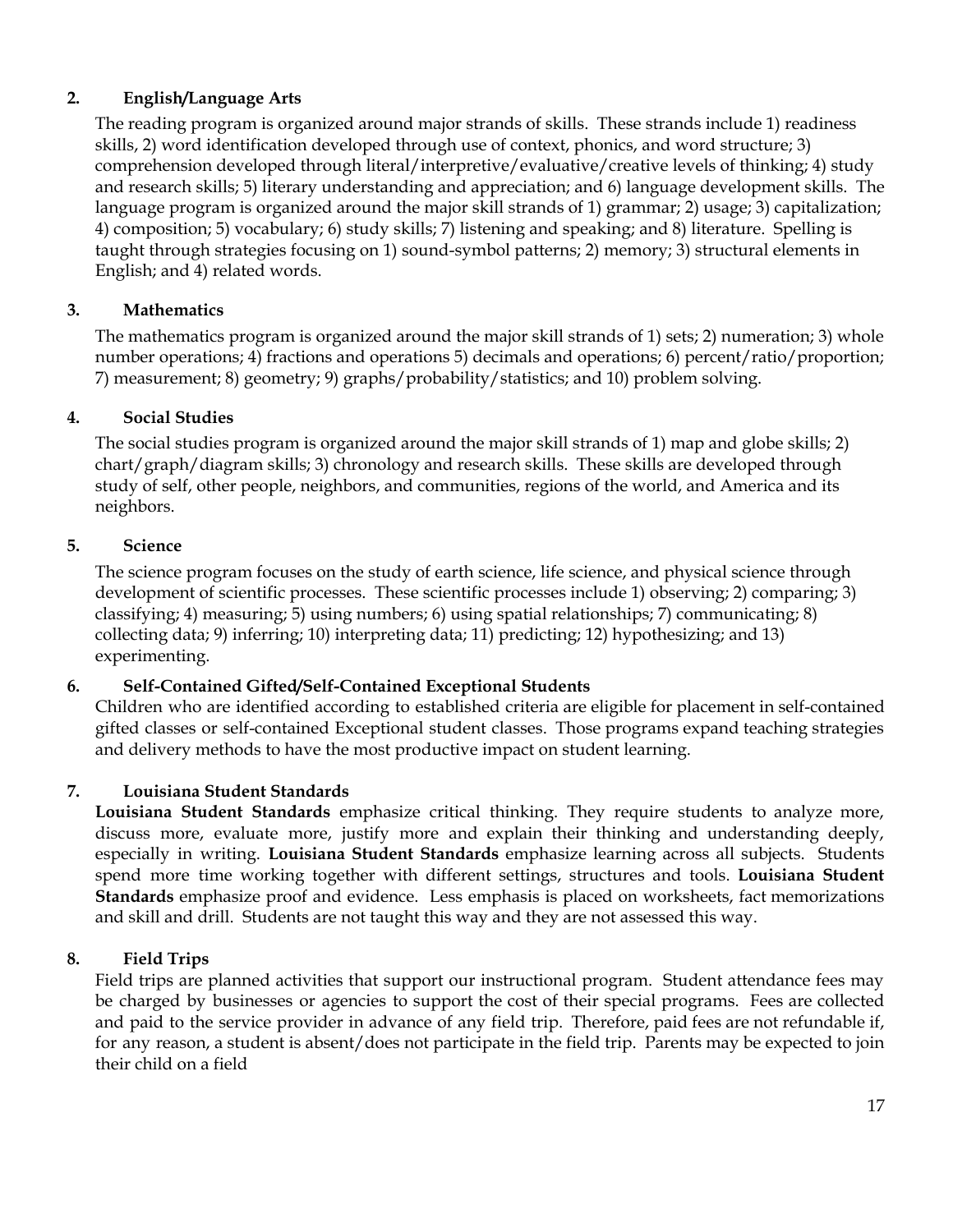trip to address specific individual concerns. Siblings under the age of eighteen (18) may not serve as chaperones and/or ride on provided transportation.

**Interdisciplinary Teaching** - Teachers organize the curriculum around themes, problems, or essential questions that students find more engaging than discipline bound instruction. Activity based lessons are designed to help students see the relationship between content and real life experiences.

**Individualized Instruction** - Learning centers and contracts, self directed project work, cooperative learning, computer assisted instruction and various grouping strategies are included. Another way teachers differentiate instruction is by using a variety of grouping procedures. Students can be grouped by ability or interest, for peer tutoring or cooperative learning. Learning centers allow students to rotate among various stations designed to help them meet specific learning objectives they can work on at their own pace. These approaches allow teachers to move about the room, keeping students on task and offering help as needed. Project work capitalizes on differences in students' abilities, interests, and learning styles.

#### **ANCILLARY PROGRAMS**

#### **1. Library**

The library instructional program is designed to stimulate reading for pleasure and for study by having materials suited to the reading abilities, interests and age levels of the boys and girls who visit the library. Each class in our school has scheduled lessons in the library. The librarian and teachers provide opportunities for independent and small group study.

#### **2. Guidance**

The guidance program emphasizes the total development of the child. Our school counselor conducts small group, individual, and total class sessions when appropriate.

#### **3. Physical Education**

The physical education program incorporates a variety of activities in the development of physical fitness, muscle coordination, gross and fine motor skills, team sports, and life-time sports.

#### **4. Music**

Conceptual development of rhythm, melody, harmony, form, tempo, dynamics, and tone color is done through the use of singing, listening, movement, rhythm instruments and music reading. Each class participates in music activities led by the classroom teacher or music teacher.

#### **5. Gifted Resource/Scholastic Academy Program**

Academic service, at every grade level, will focus on our science curriculum. Identified students are not to be pulled out of scheduled reading, math and social studies classroom instructional times. They will be pulled during times science lessons are taught. They will be held responsible for grade level and classroom expectations. The main intent of this action is to provide enrichment in those subjects while following curriculum mandates. Classroom teachers will coordinate with teachers who provide Gifted Resource lessons in Science for assigning student grades.

#### **6. Inclusion/ESS Resource/Speech**

An educational environment in which students of varying abilities and needs are grouped together for the common purpose of learning.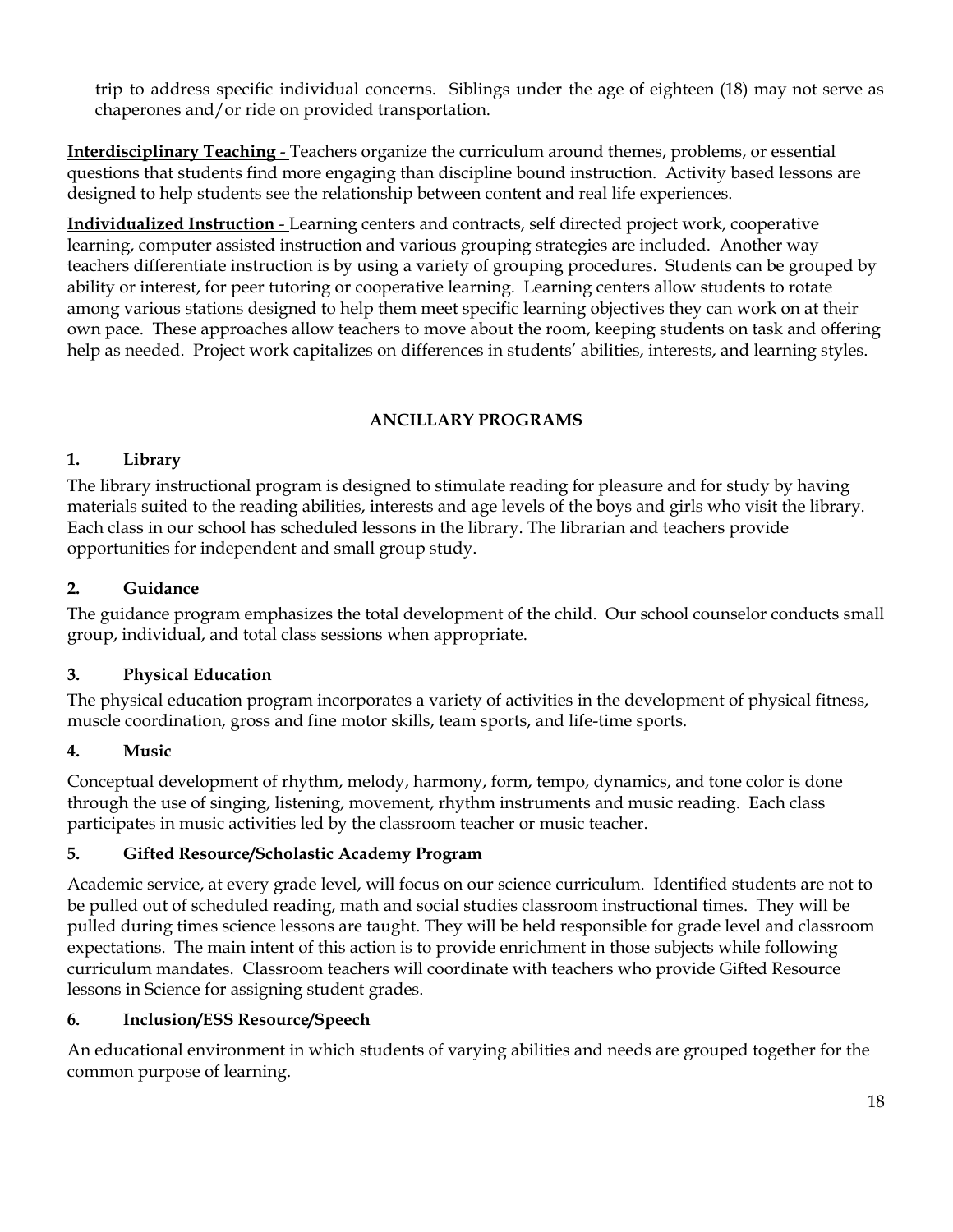#### **INSTRUCTIONAL/ACADEMICS STANDARDS**

#### **Accelerated Reader**

We strongly support the Accelerated Reader Program. All students who are reading are expected to participate in the reading of the identified books and use of the testing program. A "point system", at each grade level, will stipulate the expectations and use of AR as part of individual Reading grades. If appropriate, teachers may work with students to set individual goals.

#### **Shared Reading Program Homework Requirement**

All students are to experience "Shared Reading" activities as part of their required homework during each school week. Students may read aloud to parents/guardians or be read to by parents/guardians. The participation is to be noted on a Reading/Homework Log and signed by the parent.

#### **Math Homework Requirement**

As part of required homework during each school week, all students are to be provided with activities to help them master grade level basic math fact knowledge. Activities may include practice with basic fact math sheets that contain 25 or less problems, flash cards, fact-family activities, use of school website links to math support, etc. The participation is to be noted on a Math/Homework Log and signed by the parent.

#### **Work Habits**

- A. Work Habits grades reflect behaviors demonstrated by the child with regard to teacher guidelines and policies.
- B. Points will be deducted from an academic grade for the following:
	- 1. Misspelled words when copying from a word bank, the board or a book.
	- 2. No name on paper.
	- 3. Misuse of the margin in grades 3-5.

4. Any words that are not written in readable or correct cursive or print will be counted as misspelled. Teacher discretion will allow modification/considerations for students who have special needs.

- 5. Neatness of work.
- 6. Not using a proper heading.

7. Talking during a test will result in an X on the conduct chart and the teacher has the discretion to reflect the infraction in the test score.

8. Work that is turned in late will result in an X on the work habits chart and points will be deducted from the paper. Points will double each additional day that the work is not turned in, up to 3 days. After 3 days  $\underline{0}$  credit will be given.

(Excused absences due to illnesses will be handled on an individual basis.)

#### **Handwriting**

Cursive will be introduced in the 2nd semester of 2nd grade and taught in 3rd grade. By the beginning of the 2nd 9 weeks, all third graders will be expected to use cursive handwriting only. Therefore, all 4th and

5th graders are expected to use cursive handwriting. Time for adjustment/practice will be given to students who are new to the school. Additionally, teacher discretion will allow modifications/considerations for students who have special needs.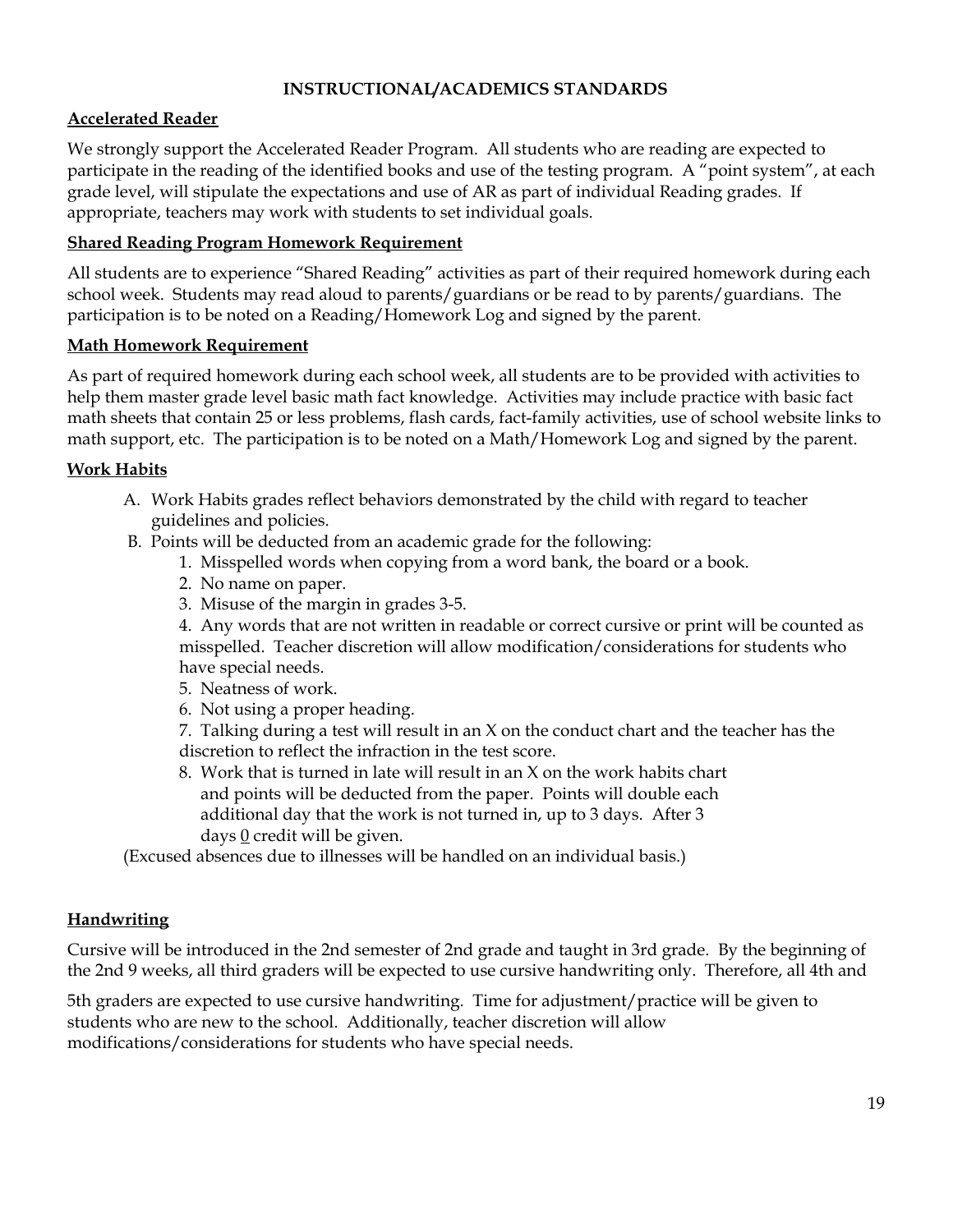#### **Conduct**

Teachers will meet at grade level to develop a conduct grading plan so some consistency can be seen throughout all grade levels.

#### **Progress Reports**

Progress reports will be issued at the midpoint of each nine week grading period.

#### **Tardiness and Early Check-outs**

- Special consideration will be given for late arrivals that are due to delayed buses or extreme, inclement weather conditions.
- Excessive tardiness and early check-outs will be addressed by classroom teachers. Tardiness and early check-outs may be reflected in grades earned by the child. Additionally, children who are excessively tardy (5 times per nine week period) may miss recess to make up lost instructional time.

#### **Study Guides**

Study Guide usage is to be determined by teachers, at each grade level, based on instructional needs.

#### **Grading**

A "point" grading system will be used by all grade levels. This is to be carefully explained to parents at the beginning of each school year.

#### **STUDENT INCENTIVE PROGRAM/PBIS**

We recognize that all students are unique and can achieve goals in academics, behavior, and school spirit. Meeting the expectations of faculty, staff, and parents should be recognized and properly rewarded.

An incentive program was designed to help children develop responsibility, positive attitudes, and self-motivation to achieve the guidelines set forth in these areas.

The following activities are designated to recognize appropriate behavior and achievement. Guidelines are listed:

- 1. Principal's Honor Roll ("Straight A" Recognition)
	- a. Children who make all "A's", on or above grade level, in curriculum areas and in Conduct and Work Habits are eligible.
	- b. Any student who earns an "E" or "S" in all ancillary programs is eligible if other conditions are met.
	- c. Those students will receive certificates at an Honors Reception.
	- d. Students who have been Shenandoah students throughout the school year and have earned a place on the "A" Honor Roll each nine weeks will be acknowledged at the end of the school year at an Honors Reception.
- 2. "A/B" Honor Roll
	- a. Children who make all "A's" and "B's", on or above grade level, in curriculum areas and in Conduct and Work Habits are eligible.
	- b. Any student who earns an "E" or "S" in all ancillary programs is eligible if other conditions are met.
	- c. Those students will receive certificates at an Honors Reception.
	- d. Students who have been Shenandoah students throughout the school year and have earned a place on the "A/B" Honor Roll each nine weeks will be acknowledged at the end of the school year at an Honors Reception.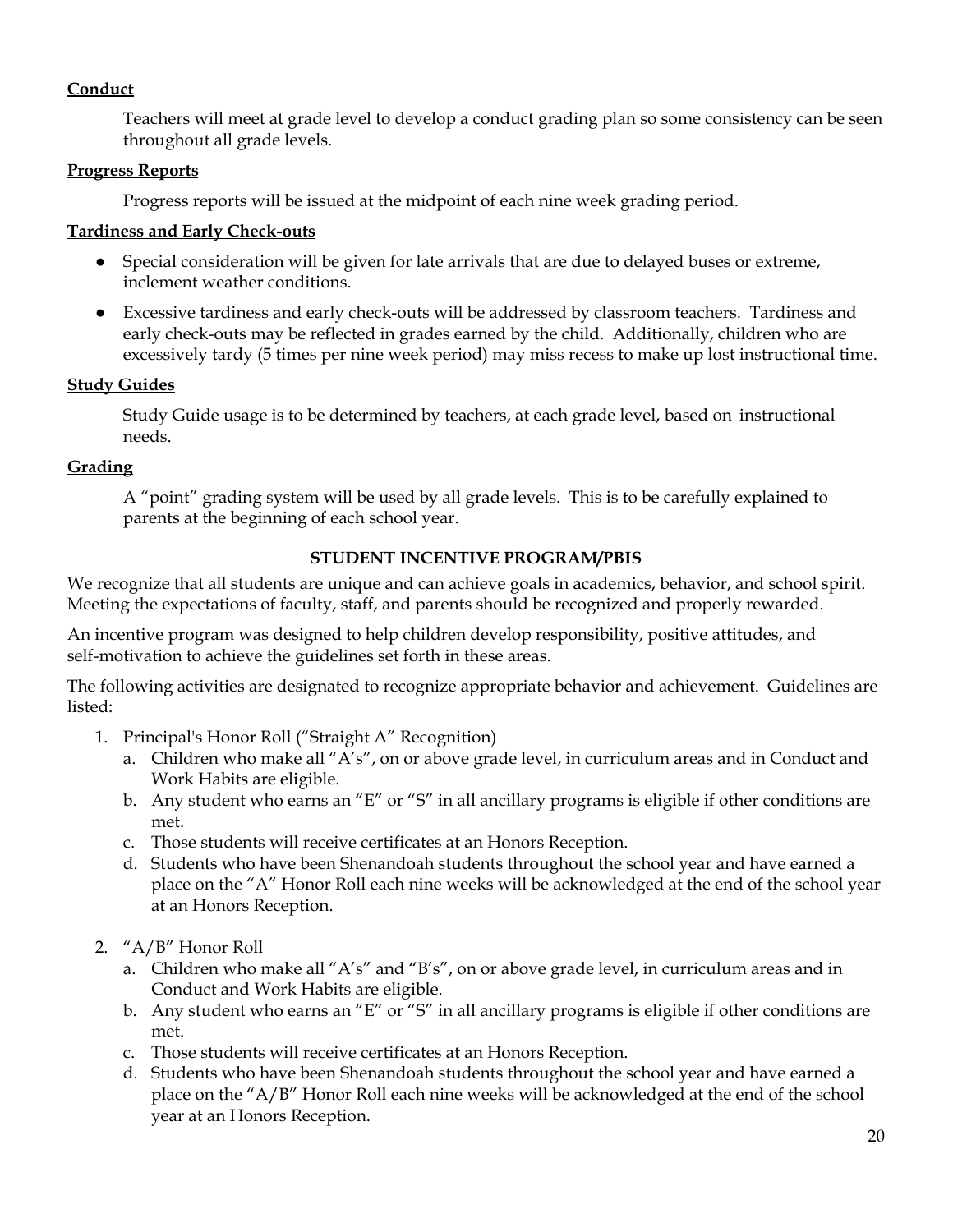- 3. Each classroom teacher, each nine weeks period, will select one student who has demonstrated consistent, positive citizenship behavior during the nine weeks session. Those students will receive Good Citizenship certificates at an Honors Reception. One student per class will be recognized at the end of the school year to receive a Citizenship of the Year Award at an Honors Reception.
- 4. Each classroom teacher, each nine weeks period, will select one student who has demonstrated consistent academic progress and/or a consistent improved attitude during the nine weeks session. Those students will receive Most Improved certificates at an Honors Reception. One student per class will be recognized at the end of the year to receive a yearlong Improvement Award at an Honors Reception.
- 5. Daily intercom announcements will give birthday greetings to appropriate students. Students who have late May, June, July and early August birthdays will be recognized at the beginning or end of the school year.
- 6. Classroom teachers may award recognition certificates at the end of the school year to students who complete teacher specified requirements.
- 7. Schoolwide Spirit Days will be held each Friday. These days are designed to foster school pride. Students and staff members are encouraged to participate. Authorized school spirit shirts may be worn with uniform garments.
- 8. Teachers and staff members will provide verbal and physical positive reinforcement strategies to acknowledge appropriate behaviors and performances.
- 10. Recognition for Perfect Attendance will be given at appropriate times throughout the year.
- 11. "Free Dress Day" privileges are given the first three nine week's periods to each K-5 student who earns an "A" in Conduct on their report card(s). Those special days are announced.

## **SEARCH AND SEIZURE**

Our parish policy provides that a "teacher, principal, school security guard, or administrator may search the person of a student when he has a reasonable belief that the student has in his possession weapons, illegal drugs, alcohol, stolen goods, or other materials or objects the possession of which is a violation of such parish or city school board's policy.

#### **STUDENT INSURANCE**

Insurance is offered to all students and forms will be sent home at the beginning of the school year. Since accidents happen in spite of all precautions, parents are encouraged to take advantage of this inexpensive insurance coverage.

#### **ZERO TOLERANCE**

The East Baton Rouge Parish School System takes a position of 'ZERO TOLERANCE" with regards to weapons, explosives, physical attacks or batteries, two or more on one fighting, and illegal narcotics, drugs and controlled substances. Such conduct will not be tolerated by the School Board.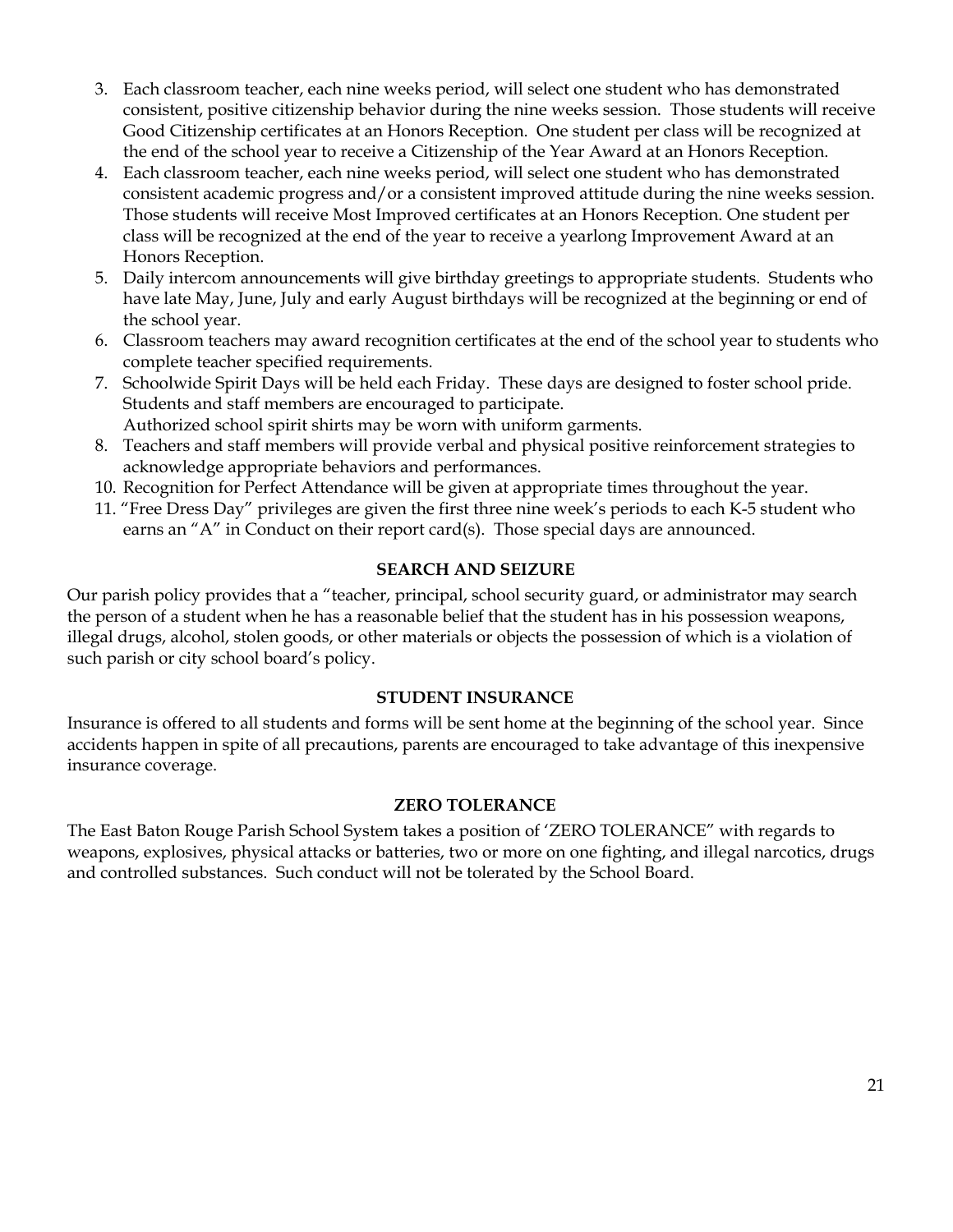#### **CARRYING A FIREARM ON SCHOOL PROPERTY**

- 1. Carrying a firearm by a student or non-student on school property is unlawful and is considered to be intentional possession.
- 2. For purposes of this section, the following words shall have the following meanings:
	- a. "School" is any elementary, secondary, high school or vo-tech school in this state.
	- b. "Campus" is all facilities and property within the boundary of the school property.
	- c. "School bus" is any motor bus being used to transport children to and from school or in connection with school activities.
	- d. "Non-student" is any person not registered and enrolled in that school or a suspended student who does not have permission to be on the school campus.
- 3. The provisions of this section shall not apply to:
	- a. A federal, state, local law enforcement officer in the performance of his official duties.
	- b. A school official or employee acting during the normal course of his employment or a student acting under the direction of such school official or employee.
- 4. Whoever commits the crime of carrying a firearm on school property shall be imprisoned at hard labor for not more than five years.
- 5. School officials shall notify all students and parents of the impact of this legislation, and shall post notices of the impact of this section at each major point of entry to the school. These notices shall be maintained as permanent notices.

If a student is arrested for carrying a concealed weapon on campus the principal shall notify the parent(s) of the student.

## **DRUG AND ALCOHOL POLICY**

- 1. Students shall not possess prescription/non-prescription medication.
- 2. Students shall not distribute medication, including non-prescription medication, or possess the same with intent to distribute.
- 3. Students shall not use, distribute, or possess with intent to distribute alcohol, nitrate based inhalants and/or any other inhalants injurious to the health and well-being of others. This shall include any electronic cigarettes, personal vaporizers, electronic delivery systems or any other device or instrument that simulates the feeling or act of smoking.
- 4. Students shall not distribute any substance which is falsely represented to be an illegal drug or a counterfeit illegal drug, or possess the same with intent to distribute.
- 5. Students shall not possess or use illegal drugs.

#### **STATE MANDATED TESTING SCHEDULE**

Grade 5 Chromebook testing dates March 29-April 30, 2021 (1 week) Grades 3-4 April 21-23, 26 & 27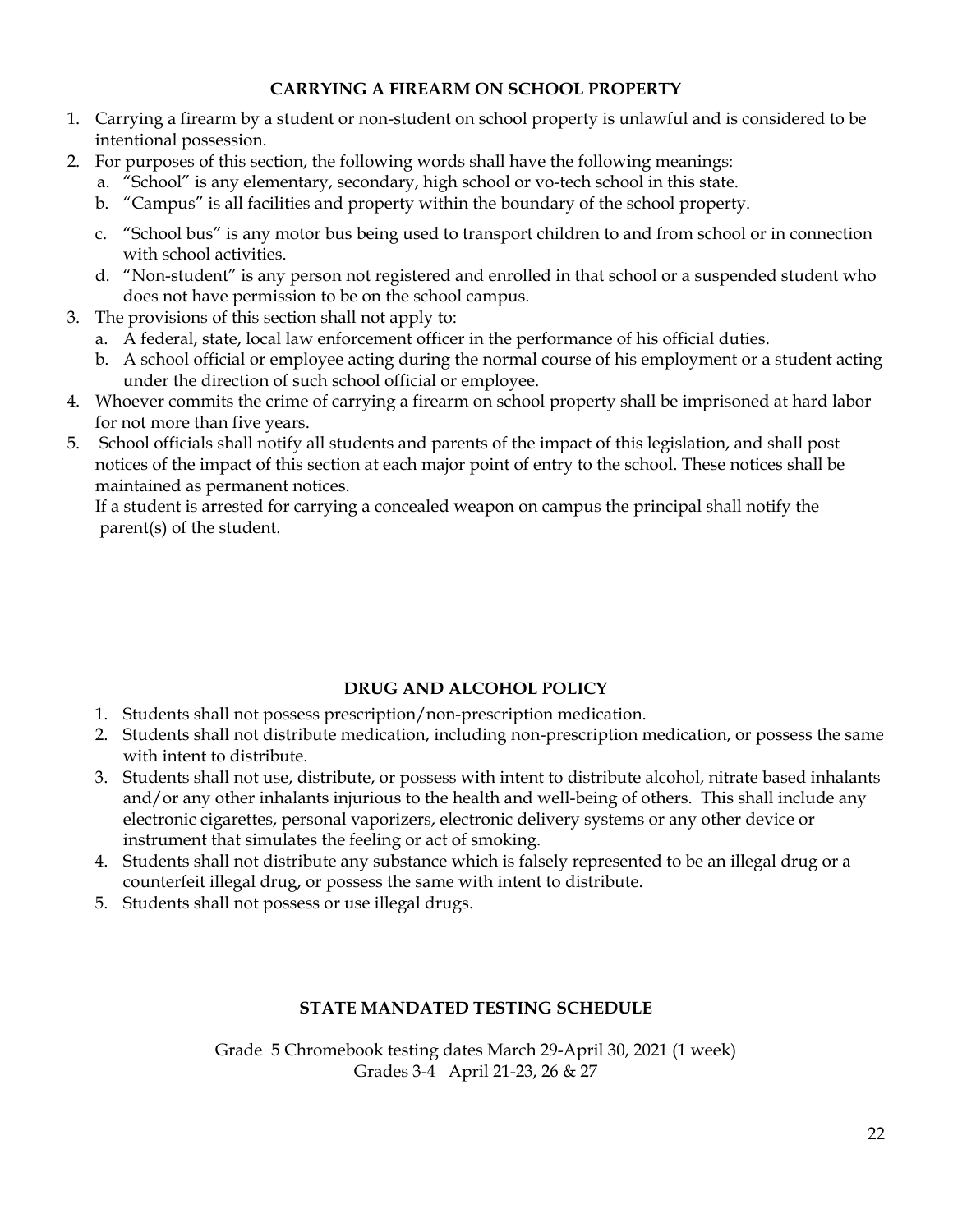## **Work Packet Dates**

August 26, 2020 September 9 & 23, 2020 October 7 & 21, 2020 November 4 & 18, 2020 December 9, 2020 January 20, 2021 February 3 & 18, 2021 March 3 & 17, 2021 March 31 & April 28, 2021 May 12, 2021

## **Grading Period**

August 6, 2020 – October 14, 2020 October 15, 2020 – December 18, 2020 January 5, 2021 – March 9, 2021 March 10, 2021 – May 20, 2021

## **PROGRESS REPORTS SENT HOME (waiting for district dates)**

September 9, 2020 November 12, 2020 February 6, 2021 April 27, 2021

## **REPORT CARDS SENT HOME(waiting for district dates)**

October 17, 2020 January 9, 2020 March 19, 2020 May 21, 2020

## **PTA MEETINGS**

August 13, 2020 6:00 p.m. November 5, 2020 6:00 p.m. February 11, 2021 6:00 p.m. May 13, 2021 6:00 p.m.

PTA Board Meetings will be held monthly. Beginning in January, meetings are held more frequently in preparation for our annual **Spring Carnival April 3-5, 2020. (waiting for date TBD)**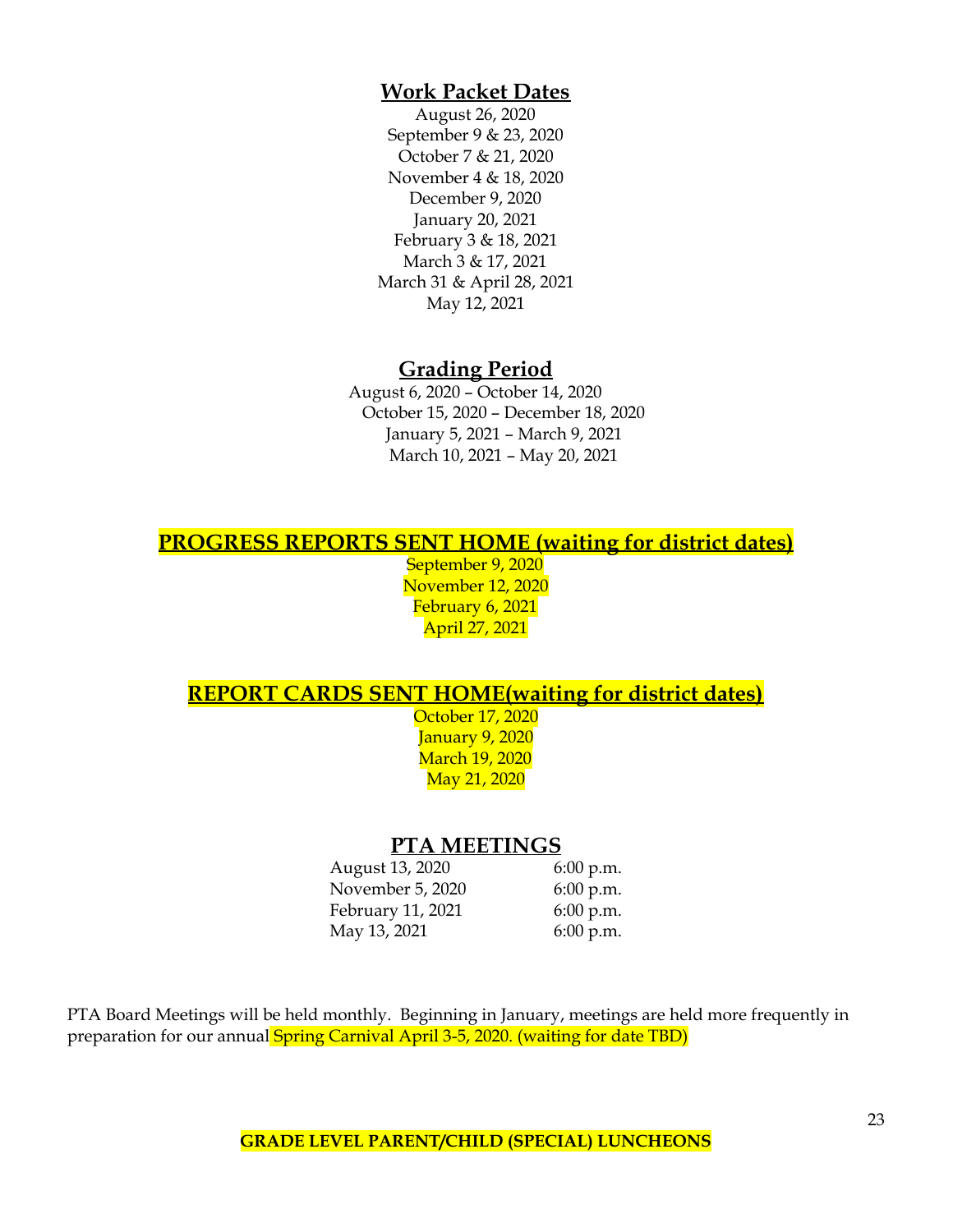| 5 <sup>th</sup> grade-September 24 (TBD) |
|------------------------------------------|
| 4 <sup>th</sup> grade-October 15 (TBD)   |
| 3 <sup>rd</sup> grade-November 12 (TBD)  |
| $2nd$ grade-January 14 (TBD)             |
| 1 <sup>st</sup> grade-February 11 (TBD)  |
| Kindergarten-March 25 (TBD)              |
| PreK-April 15 (TBD)                      |

\* The EBRPSS does not discriminate on the basis of race, color, national origin, gender, age, or qualified **disability.**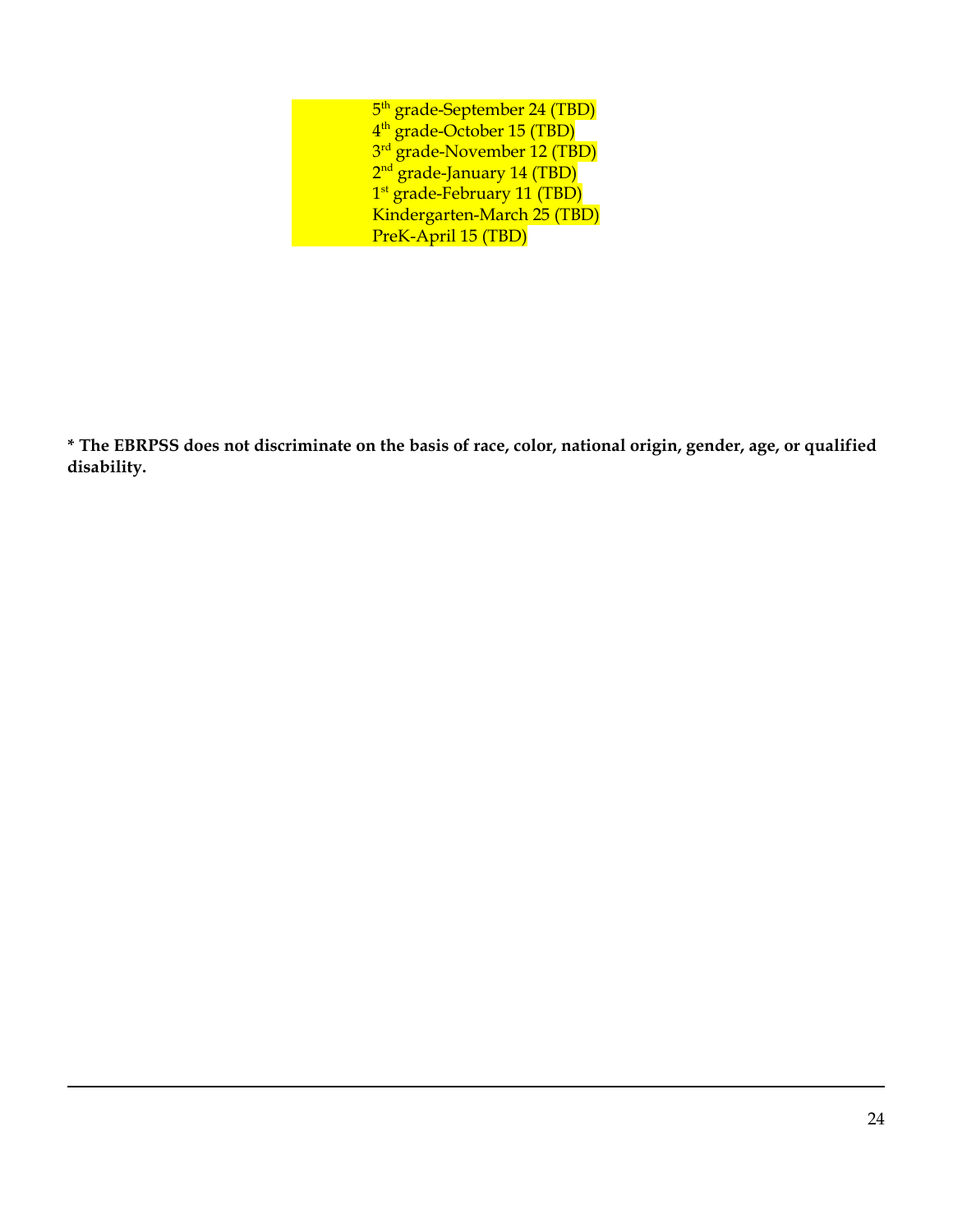| 4 Independence Day<br>Certified Employees Return<br>15(11 months)<br>22(10 months)<br>Support Employees Return<br>14 (11 monits)<br>23 (10 months)                                                                           | <b>JULY 2019</b><br>TWHIS<br>M<br>显<br>$\overline{\mathbf{2}}$<br>a.<br>s.<br>۲<br>ä<br>10<br>12 <sup>°</sup><br>B3<br>X<br>ø<br>Ŷ.<br>m<br>17<br>16<br>19<br>20<br>15<br>16<br>14<br>22<br>困<br>24<br>饰<br>CK.<br>里<br>27<br>22<br>30<br>$\overline{\mathbf{u}}$<br>78                       | JANUARY 2020<br><b>MINN</b><br>s.<br>s.<br>ä<br>ä,<br>19<br>m<br>s.<br>a<br>÷.<br>17<br>$12^{12}$<br>14<br>15<br>14<br>18<br>13<br>157<br>21<br>22<br>23<br>34<br>遇<br>26<br>27<br>28<br>罗<br>30<br>$\overline{\mathbf{3}}$                                                                         | 1-8 Christmas/Winter Break<br>(No School)<br>4 Employee In-Service<br>7 Students Return-Beginning of<br>2 <sup>nd</sup> Semester<br>20 M.L. King Day<br>(No School for Students and<br>Employees)                                                            |
|------------------------------------------------------------------------------------------------------------------------------------------------------------------------------------------------------------------------------|-----------------------------------------------------------------------------------------------------------------------------------------------------------------------------------------------------------------------------------------------------------------------------------------------|-----------------------------------------------------------------------------------------------------------------------------------------------------------------------------------------------------------------------------------------------------------------------------------------------------|--------------------------------------------------------------------------------------------------------------------------------------------------------------------------------------------------------------------------------------------------------------|
| 5-7 Employee In-Service<br><b>8 First Day of School for</b><br><b>Studients</b>                                                                                                                                              | <b>AUGUST 2019</b><br>TWh FS<br>M.<br>槛<br>т<br>2 <sup>1</sup><br>$\mathbf{B}$<br>Đ.<br>tio<br>13 14<br>15<br>17<br>12<br>16<br>11<br>19<br>30 21<br>$\overline{\mathbf{z}}$<br><b>za</b><br>24<br>18<br>35<br>26<br>27<br>28<br>$\overline{\boldsymbol{x}}$<br>30<br>31                      | FEBRUARY 2020<br>н<br>TW<br>k.<br>The F.<br>s<br>Ħ.<br>ÿ<br>Ú.<br>Ś.<br>s<br>з<br>d,<br>ä<br>BO<br>n<br>12<br>13<br>$15 -$<br>s,<br>14<br>再<br>1P<br>18<br>22<br>21<br>$\overline{\mathbb{Z}}$<br>18<br>23<br>26<br>27<br>25<br>29                                                                  | 18 End of 4th Str. Weeks<br><b>19 Early Dismissair</b><br>(11:30 a.m./ Secondary/ 12:45<br>p.m. Elementary)<br>24-25 Mardi Gras Holiday<br>(Students, 9, 10, 11, 12)<br>Employees off)                                                                       |
| 2 Laboribay<br>(No school for Students and<br><b>Employees</b><br>18 Early Dismissal<br>(11:30 a.m./ Secondary/ 12:45<br>p.m. Bementary)<br>20 End of 1st Six Weeks                                                          | SEPTEMBER 2019<br>SMINDI<br>s<br>Ŧ<br>з<br>d.<br>5<br>d.<br>y.<br>ø<br>K.<br>Ħ<br>12<br>13<br>14<br>ŋ.<br>16<br>17 16<br>w<br><b>SO</b><br>15<br>21<br>żi<br>24<br>25<br>5ś<br><b>W</b><br>22<br>58<br>39<br>30                                                                               | <b>MARCH 2020</b><br>M<br>۳.<br>W<br>Th:<br><b>F</b><br>s.<br>ă<br>ğ.<br>3<br>$\overline{A}$<br>5<br>$\delta$<br>学<br><b>B</b><br>10<br>$\overline{11}$<br>13<br>Ϋ.<br>12<br>14<br><b>Jaf</b><br>14<br>17<br>17<br>30<br>21<br>15<br>23<br>24<br>25<br>24<br>$\overline{x}$<br>22<br>29<br>30<br>31 | 17 End of 3- Nine Weeks<br>18 Early Dismissal<br>(11:30 a.m./ Secondary/ 12:45<br>p.m. Elementary)<br><b>ACT Testing Date:</b><br>March 17, 2020                                                                                                             |
| 10 End of 1st Nine Weeks<br>11 Parent Teacher<br>Conference/Professional<br>Development<br>(Students do not attend)<br>14-16 Fall Brack<br>INo school for Students and<br><b>Employees</b><br><b>31 End of 2nd So. Weeks</b> | OCTOBER 2019<br>s.<br>M.<br>The 1<br>т<br>W<br>FIS<br>ä.<br>5<br>$\frac{1}{2}$<br>B.<br>ø<br>g,<br>10<br>ý<br>12<br>$\overline{U}$<br>19 <sup>°</sup><br>in<br>18<br>32.<br>23<br>24<br>器<br>26<br>55<br>m<br>22<br>m<br>æ<br>30<br>31                                                        | <b>APRIL 2020</b><br>$5 - M$<br>TW<br>The F<br>$\mathbf{g}$<br>ž.<br>T<br>в<br>$\ddot{\phantom{a}}$<br>a<br>ÿ.<br>ÿ.<br>ż.<br>$\mathbf{11}$<br>12<br>38<br>25<br>19<br>添<br>71<br>22<br>23<br>24<br>23<br>25<br>29<br>Y.                                                                            | 7 End of 5th Sto Weeks<br>10 Good Friday<br>(School System Closed)<br>13-17 Spring Break<br>(Students, 9, 10, 11 Employees off)<br>Sodna Testina Dates:<br>PST Grades 3-4 April 27-May 1<br>CBT Grades 5-8 March 30-May 1<br>CST Grades 9-12 April 20-May 15 |
| 25-29 Thanksgiving Holiday<br>(Students, 9, 10, 11 month)<br>employees off)                                                                                                                                                  | <b>NOVEMBER 2019</b><br>$\overline{\mathbf{5}}$<br>T W B<br><b>M</b><br><b>F</b><br>$\overline{\mathbf{S}}$<br>Ż.<br>$\overline{\mathbf{p}}$<br>з<br>4<br>۵<br>x<br>ô<br>п<br>12<br>13<br>14<br>15<br>10<br>Tå.<br>18<br>19<br>30 <sub>o</sub><br>21<br>22<br>図<br>30 <sub>1</sub><br>24<br>w | <b>MAY 2020</b><br>TW<br>$5 - M$<br>The F<br>$\mathbf{S}$<br>T<br>ä.<br>$\overline{\mathbf{a}}$<br>y.<br>a<br>H.<br>s.<br>×.<br>Ŧ<br>10<br>Ħ.<br>12<br>13<br>14<br>15<br>tial.<br>w<br>зđ<br>28<br>13<br>38<br>五<br>23<br>26<br>$2\sigma$<br>罗<br>$\infty$<br>24<br>28                              | 11 Last day for Seriors<br>19-21 Early Dismissal<br>(11:30 c.m./ Secondary/ 12:45<br>p.m. Eementary)<br>21 Last Day for students<br>22 Last Day for Teachers<br>25 Memorial Day                                                                              |
| 17-19 Early Dismissed<br>(11:30 a.m./ Secondary/ 12:45<br>p.m. Bementant<br>19 End of 34 Six Weeks<br>End of 2H Nine Weeks<br>End of 14 Semester<br>Last day for students &<br>Employees<br>20-31 Christmas/Winter Break     | DECEMBER 2019<br>T W Th<br>5<br>M.<br>F 5<br>ï<br>ż<br>з<br>a.<br>s<br>z.<br>y.<br>ö<br>10<br>÷<br>$\mathbf{H}$<br>12<br>13<br>R4<br>$\mathbb{R}^3$<br>15<br>16<br>$27 - 14$<br>21<br>×<br>32<br>24<br>28<br>30<br>31<br>29                                                                   | <b>JUNE 2020</b><br>TW<br>m<br>$m$ $F$<br>$\overline{\mathbf{z}}$<br>s.<br>2<br>ä.<br>ă,<br>5<br>٠<br>ğ,<br>ö<br>10<br>m<br>12 <sup>12</sup><br>÷.<br>13<br>1.4<br>15<br>14<br>17<br>18<br>1P<br>$\overline{\mathbf{z}}$<br>22<br>23<br>24<br>25<br>26<br>27<br>21<br>$\Rightarrow$<br>30<br>渊      | 8 Certified and Support 10<br>month Employees last day<br>29 Certified and Support 11<br>month Employees last day                                                                                                                                            |
|                                                                                                                                                                                                                              | 12-month Employee Holidays                                                                                                                                                                                                                                                                    |                                                                                                                                                                                                                                                                                                     |                                                                                                                                                                                                                                                              |
| July 4, 2019                                                                                                                                                                                                                 | Independence Day                                                                                                                                                                                                                                                                              |                                                                                                                                                                                                                                                                                                     |                                                                                                                                                                                                                                                              |
| September 2                                                                                                                                                                                                                  | Labor Day                                                                                                                                                                                                                                                                                     |                                                                                                                                                                                                                                                                                                     | <b>Half Day</b>                                                                                                                                                                                                                                              |
| October 14-15                                                                                                                                                                                                                | Fall Brook                                                                                                                                                                                                                                                                                    |                                                                                                                                                                                                                                                                                                     | Holdey                                                                                                                                                                                                                                                       |
| November 27-27<br>December 20- January 3, 2020                                                                                                                                                                               | Thonksgiving Holiday<br>Christmas/Winter Break                                                                                                                                                                                                                                                |                                                                                                                                                                                                                                                                                                     | <b>Return Date</b>                                                                                                                                                                                                                                           |
| January 20                                                                                                                                                                                                                   | <b>MLK Day</b>                                                                                                                                                                                                                                                                                |                                                                                                                                                                                                                                                                                                     | In-Service/PD                                                                                                                                                                                                                                                |
| February 24-25                                                                                                                                                                                                               | Mardi Gras                                                                                                                                                                                                                                                                                    |                                                                                                                                                                                                                                                                                                     | <b>PBT-Paper Based Test</b>                                                                                                                                                                                                                                  |
| April 10-14                                                                                                                                                                                                                  | Good Filday, Spring/Easter Break                                                                                                                                                                                                                                                              |                                                                                                                                                                                                                                                                                                     | <b>CBT</b> -Computer Based Test                                                                                                                                                                                                                              |
| May 25                                                                                                                                                                                                                       | Memorial Day                                                                                                                                                                                                                                                                                  |                                                                                                                                                                                                                                                                                                     |                                                                                                                                                                                                                                                              |

#### EAST BATON ROUGE PARISH SCHOOL SYSTEM | APPROVED 2019-2020 SCHOOL YEAR CALENDAR

Board Approved March 21, 2019<br>THIS CALENDAR IS SUBJECT TO CHANGE